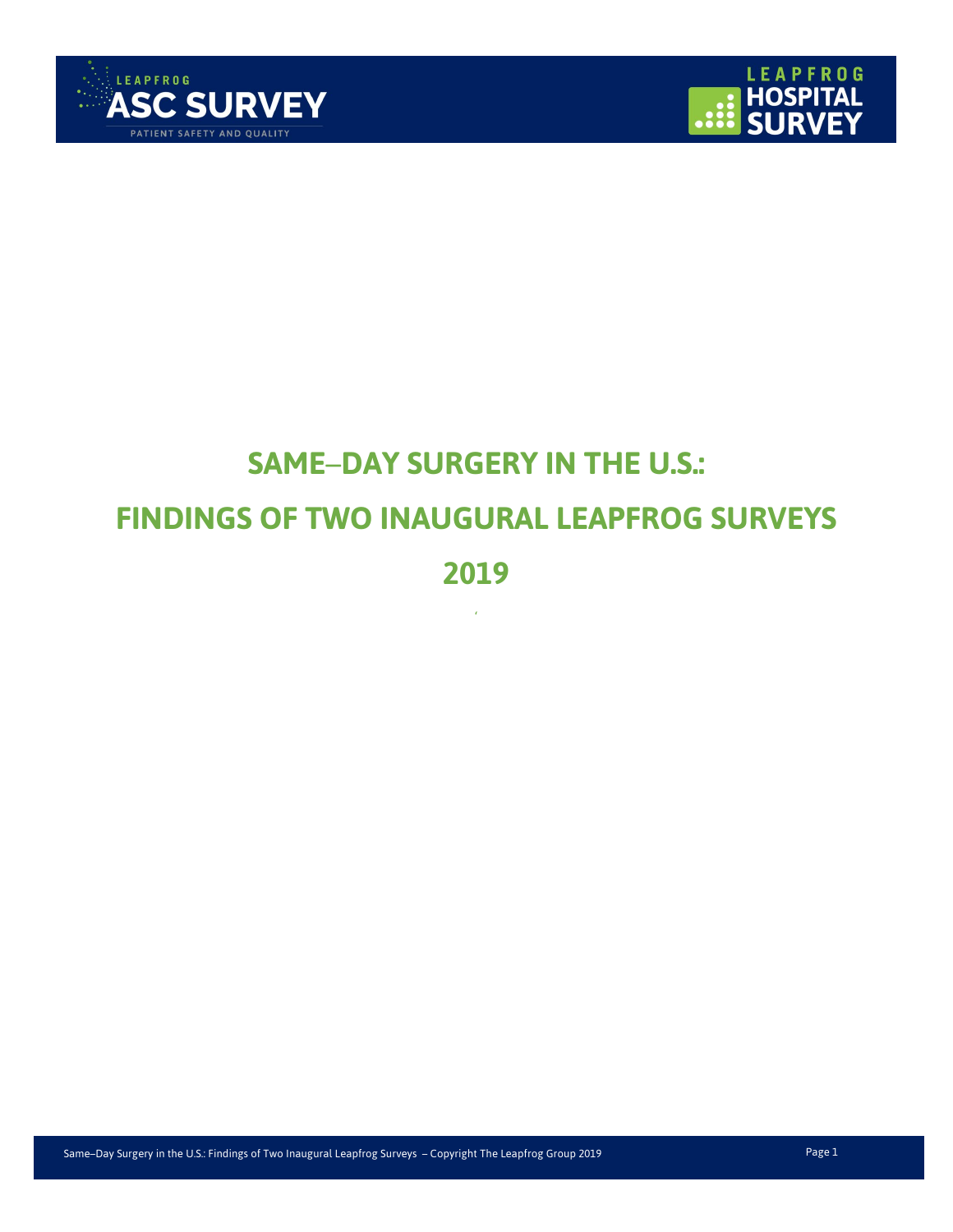



# **TABLE OF CONTENTS**

| 1. |                                                                                                                                                                           |  |
|----|---------------------------------------------------------------------------------------------------------------------------------------------------------------------------|--|
|    |                                                                                                                                                                           |  |
|    |                                                                                                                                                                           |  |
|    |                                                                                                                                                                           |  |
|    |                                                                                                                                                                           |  |
|    |                                                                                                                                                                           |  |
|    |                                                                                                                                                                           |  |
|    |                                                                                                                                                                           |  |
| 2. |                                                                                                                                                                           |  |
|    |                                                                                                                                                                           |  |
|    |                                                                                                                                                                           |  |
| 3. |                                                                                                                                                                           |  |
|    |                                                                                                                                                                           |  |
|    |                                                                                                                                                                           |  |
|    |                                                                                                                                                                           |  |
|    | Figure 3.4 ASCs and HOPDs - Percentage of Facilities Using a Standardized Screening Tool to Ensure a Patient's Procedure can be Safety Scheduled at the Facility  23      |  |
|    |                                                                                                                                                                           |  |
|    | Figure 3.6 ASCs and HOPDs - Percentage of Facilities Providing Surgery Consent Materials to Patients at Least 3 Days Prior to, 1-3 Days Prior to, or on the Same Day of   |  |
|    | Figure 3.7 - ASCs and HOPDs - Percentage of Facilities Providing Anesthesia Consent Materials to Patients at Least 3 Days Prior to, 1-3 Days Prior to, or on the Same Day |  |
|    |                                                                                                                                                                           |  |
|    |                                                                                                                                                                           |  |
| 4. |                                                                                                                                                                           |  |
|    | Figure 4.1 ASCs and HOPDs - Percentage of Facilities that Performed an Audit of Clinical Records to Ensure Appropriate Documentation of Medications and Allergies 27      |  |
|    |                                                                                                                                                                           |  |
|    |                                                                                                                                                                           |  |
|    |                                                                                                                                                                           |  |
|    |                                                                                                                                                                           |  |
|    |                                                                                                                                                                           |  |
|    |                                                                                                                                                                           |  |
|    |                                                                                                                                                                           |  |
|    |                                                                                                                                                                           |  |
|    |                                                                                                                                                                           |  |
|    |                                                                                                                                                                           |  |
|    |                                                                                                                                                                           |  |
|    |                                                                                                                                                                           |  |
|    |                                                                                                                                                                           |  |
|    |                                                                                                                                                                           |  |

Same-Day Surgery in the U.S.: Findings of Two Inaugural Leapfrog Surveys - Copyright The Leapfrog Group 2019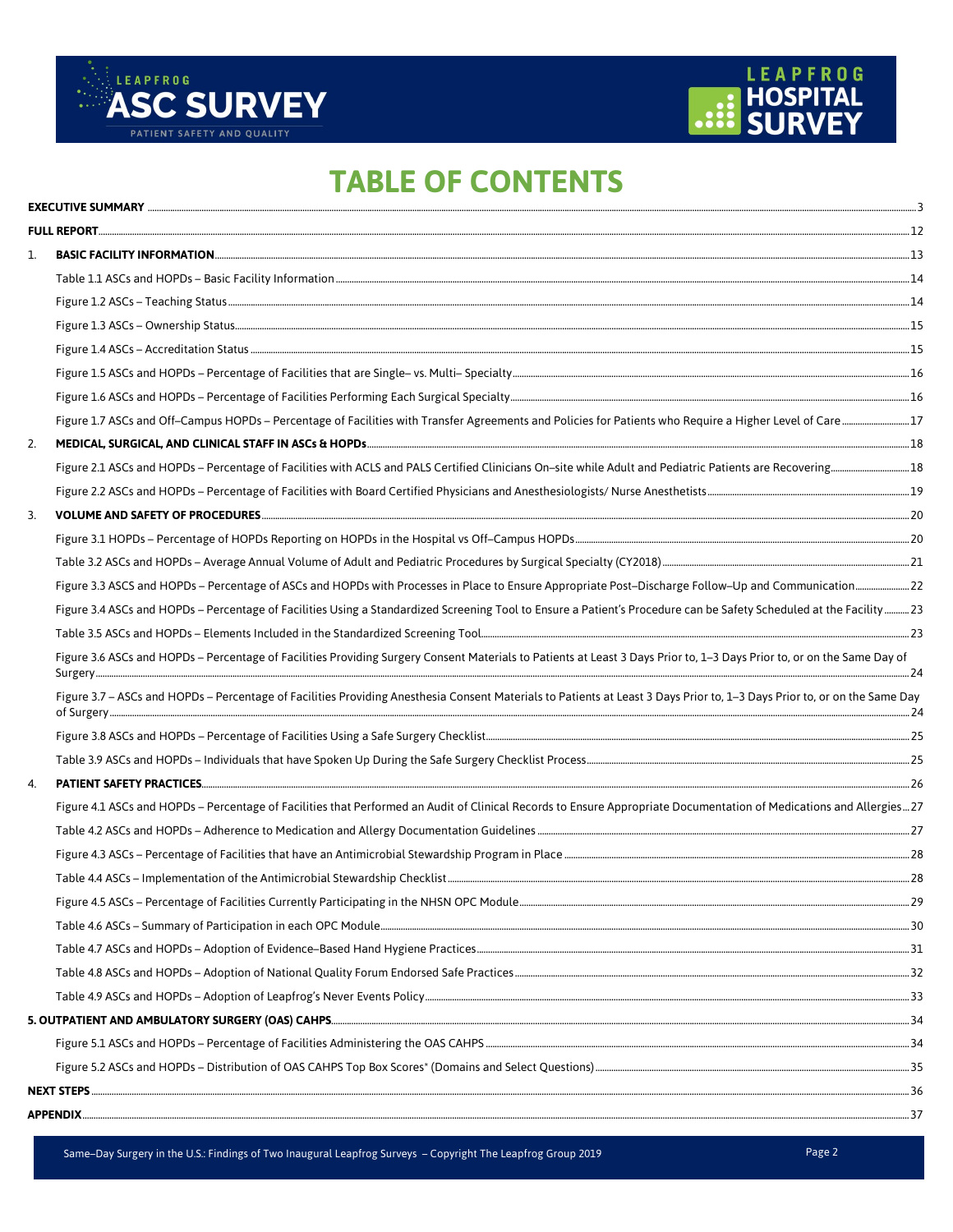



# **Same**–**Day Surgery in the U.S.: Findings of Two Inaugural Leapfrog Surveys Executive Summary**

### <span id="page-2-0"></span>**About the Surveys: Purpose and Methodology**

This is a report on findings of two Surveys conducted by The Leapfrog Group, a national nonprofit organization formed nearly twenty years ago by large employers and other purchasers of health benefits. Leapfrog's goal is to publicly report the quality and safety of health care delivered to Americans, allowing people to make informed decisions about where to seek care, and giving employers insights they need to tie their investment in health services to the outcomes for employees and their families. For most of its history, on behalf of hundreds of employers across the country, Leapfrog has focused its collection and reporting on inpatient care at acute care hospitals. That data has been used by employers, national and regional health plans, and publishers to inform consumers as well as structure contracts and other purchasing incentives.

In 2019, Leapfrog expanded its public reporting beyond inpatient care and began collecting information on the safety and quality of ambulatory surgery centers (ASCs) and hospital outpatient surgery departments (HOPDs). As more than 60 percent of surgical procedures can now be performed same– day, Leapfrog and its board and members are committed to publicly comparing those settings on the quality and safety of care they deliver.

On April 1, 2019, Leapfrog began collecting the information on same–day surgery summarized in this report through two annual Surveys: an expanded version of the flagship Leapfrog Hospital Survey and a new Leapfrog Survey for ASCs. Both Surveys were developed with guidance fro[m national experts](https://www.leapfroggroup.org/about/expert-panelists) and include standardized, evidence–based measures of care specific to places that perform ambulatory and outpatient procedures. Members of the Leapfrog Ambulatory Surgery Center/Hospital Outpatient Department Expert Panel include:

- Lee A. Fleisher, MD, University of Pennsylvania Perelman School of Medicine (Chair)
- Lynn J. Reede, DNP, MBA, CRNA, FNAP, American Association of Nurse Anesthetists
- Elizabeth C. Wick, MD, University of California San Francisco
- Linda Groah, MSN, RN, CNOR, NEA–BC, FAAN, Association of periOperative Registered Nurses
- Adolph J. Yates Jr., MD, University of Pittsburgh
- Oliver D. Schein, MD, MPH, Johns Hopkins Medicine
- Lisa Ishii, MD, Johns Hopkins Medicine (Advisor)

This report includes preliminary findings from the 321 ASCs and 1,141 HOPDs that submitted either the Leapfrog ASC Survey or expanded Leapfrog Hospital Survey by August 31, 2019. It is Leapfrog policy to publicly report only aggregate national findings when launching a new instrument or measure on a Survey. Both hospitals and ASCs can make late Survey submissions until November 30, 2019. New Surveys will launch for 2020 on April 1, 2020. It is always free for hospitals and ASCs to participate. In future years, Leapfrog will report performance for ASCs and HOPDs by facility, as Leapfrog currently does for [inpatient hospitals.](https://www.leapfroggroup.org/compare-hospitals)

Both ASCs and HOPDs are eligible to submit a Survey if they perform at least one of 27 procedures across the following 10 specialties: Gastroenterology, General Surgery, Ophthalmology, Orthopedic, Otolaryngology, Urology, Dermatology, Neurological Surgery, Obstetrics and Gynecology, and Plastic and Reconstructive Surgery.

This report summarizes the national results from the 2019 Surveys. Results are organized in five sections:

- 1. Basic Facility Information
- 2. Medical, Surgical, and Clinical Staff
- 3. Volume and Safety of Procedures
- 4. Patient Safety Practices
- 5. Patient Experience

This Executive Summary accompanies the complete 2019 Leapfrog Ambulatory Surgery Report available on our [website.](https://www.leapfroggroup.org/same-day-surgery-us-findings-two-inaugural-leapfrog-surveys) Additionally, individual facilities that completed the Surveys received benchmarking reports highlighting their performance. Beginning with the 2020 Surveys, results will be publicly reported by facility on The Leapfrog Group's website.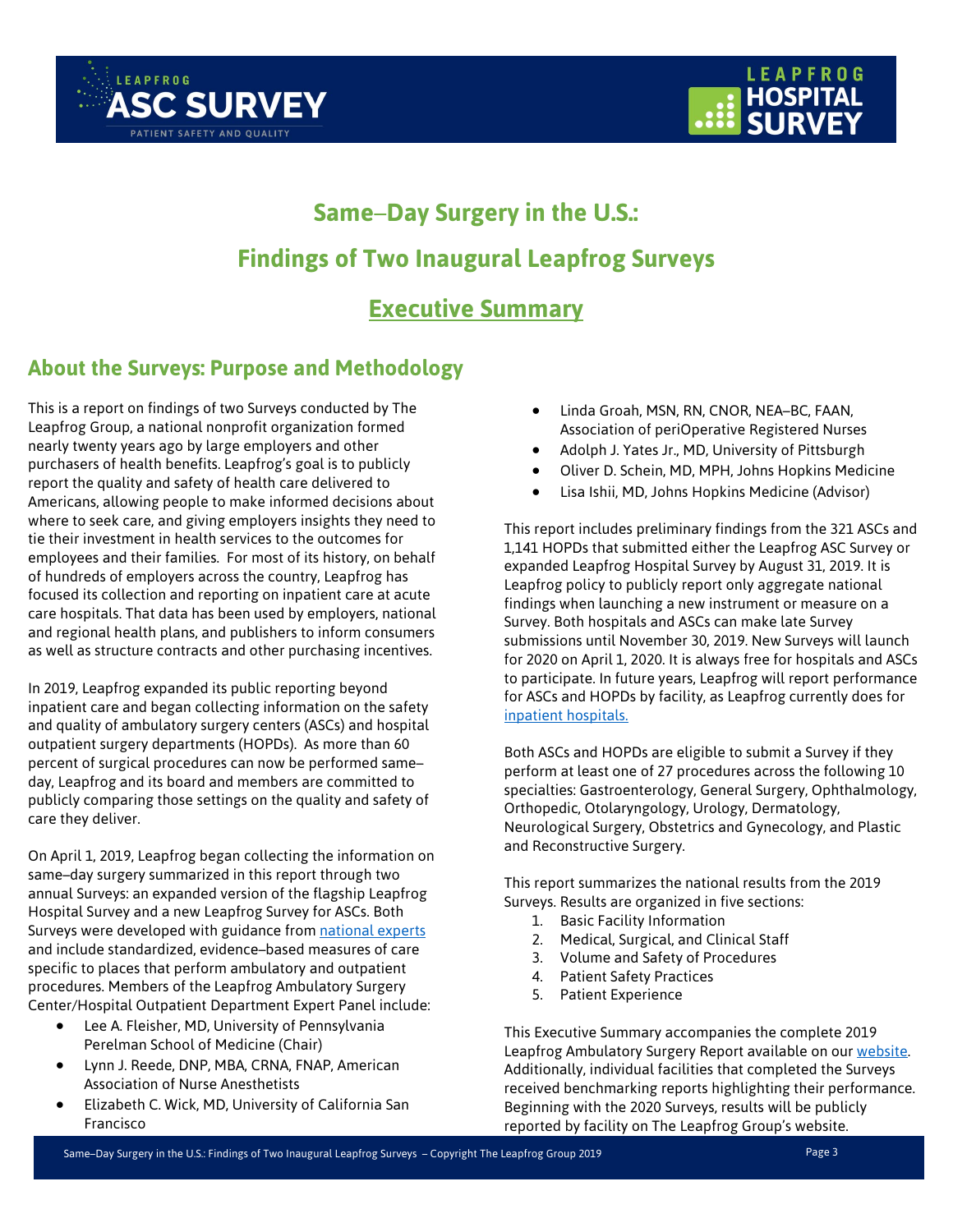



### **Summary of Basic Facility Information – ASCs**

A diverse cohort of ASCs participated in Leapfrog's inaugural Survey, representing a wide variety of geographic service areas, sizes, and ownership models. Thirty–eight percent of participating ASCs represent a joint venture among physicians and a management company. Less common ownership structures include the 29 percent that are owned by either a single physician or multiple physicians and the 18 percent that are owned by a combination of physicians and/or a hospital joint venture (Figure A). Additionally, it is important to note that 95 percent of participating ASCs are accredited by a national organization.



#### **Figure A: ASCs** – **Ownership Status**

\*Other includes Management Company, Hospital Owner, Management Company/ Hospital Owner Joint Venture, and other.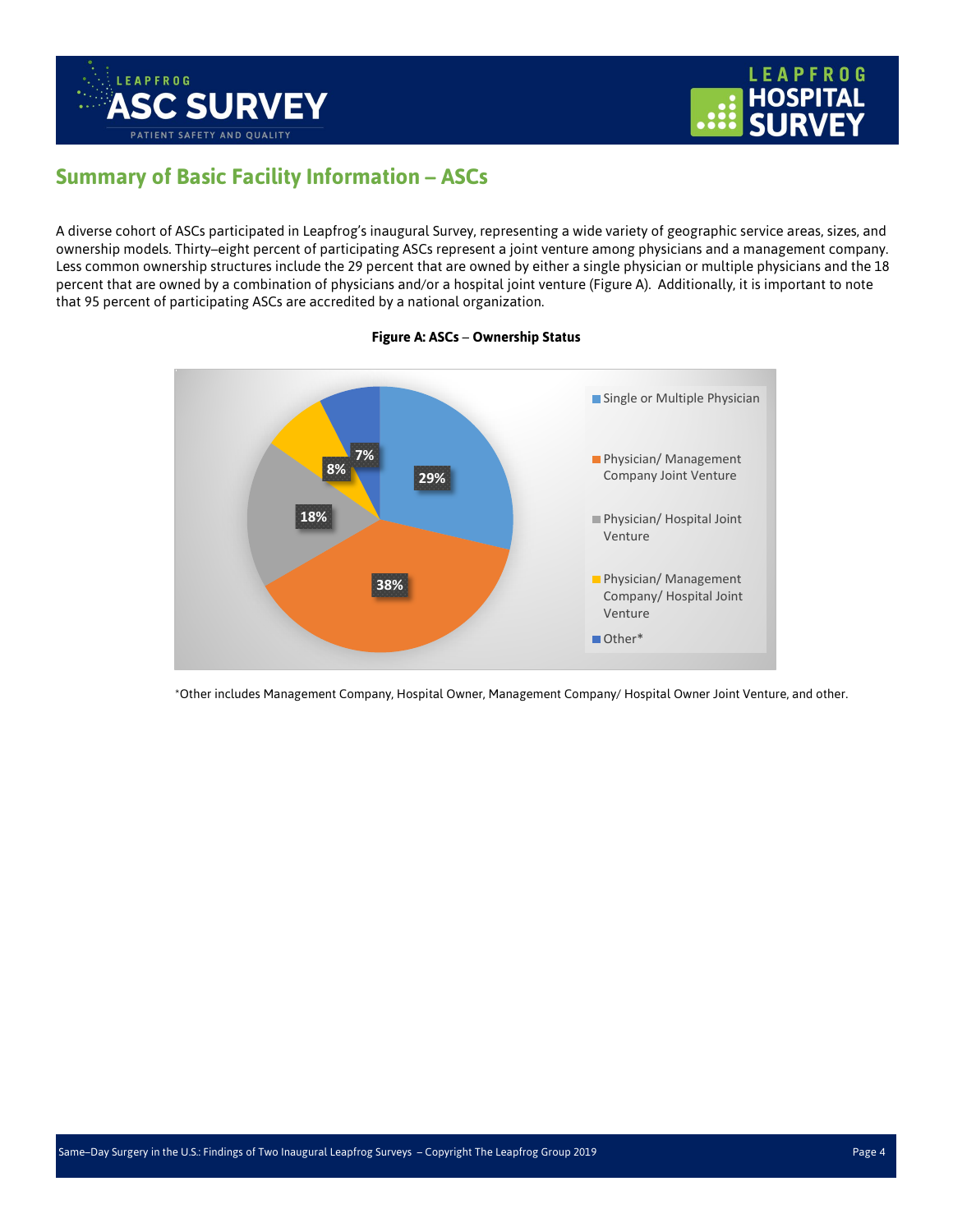



### **Summary of Medical, Surgical and Clinical Staff – ASCs and HOPDs**

Facilities should ensure that medical, surgical, and clinical staff have the appropriate education, training, and national certifications known to contribute to safe, high quality patient care. Leapfrog asked ASCs and HOPDs if they always have a clinician who is certified in Advanced Cardiovascular Life Support (ACLS) and/or Pediatric Advanced Life Support (PALS) present while patients are undergoing procedures and while recovering. This is critical if complications arise during or following a procedure. While almost all ASCs and HOPDs have a clinician present who is certified for adult life support, pediatric certification is not universal, with 89 percent of ASCs and 96 percent of HOPDs with pediatric patients reporting always having a clinician present who is PALS certified (Figure B). This displays a potential gap in ability to perform life–saving actions if complications arise for pediatric patients.

#### **Figure B: ASCs and HOPDs – Percentage of Facilities with ACLS and PALS Certified Clinicians On**–**Site while Adult and Pediatric Patients are Recovering**

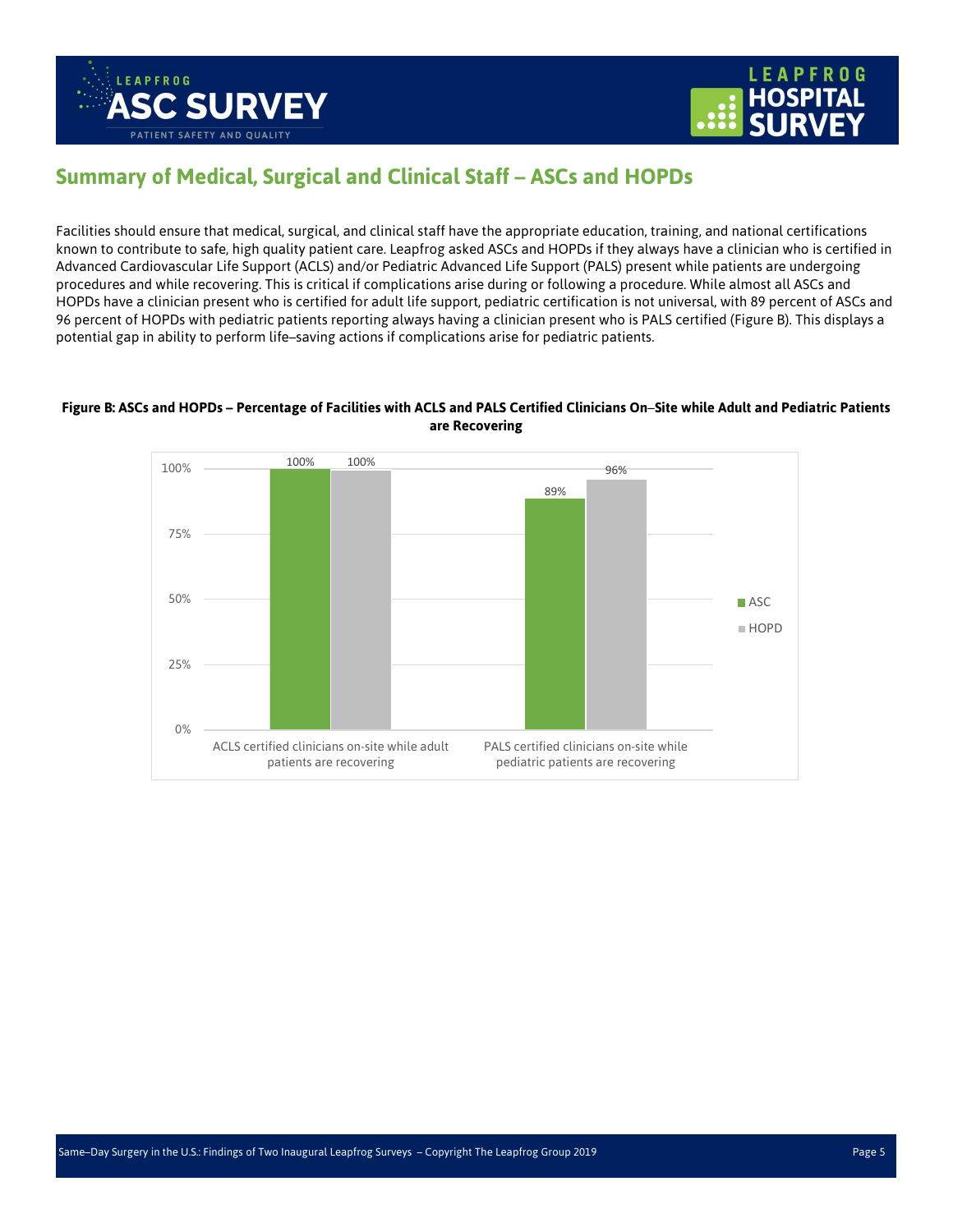



Leapfrog also asked whether all individuals performing procedures and administering anesthesia are board–certified. Board certification is the premier designation clinicians can earn to demonstrate they are experts in their chosen specialty area. As shown in Figure C, more than a third of participating facilities report that not all individuals performing procedures are board certified. Though 71 percent of ASCs and 83 percent of HOPDs report that all individuals who administer anesthesia are board–certified, there is still significant room for improvement.



#### **Figure C: ASCs and HOPDs – Percentage of Facilities with Board**–**Certified Physicians and Anesthesiologists/ Nurse Anesthetists**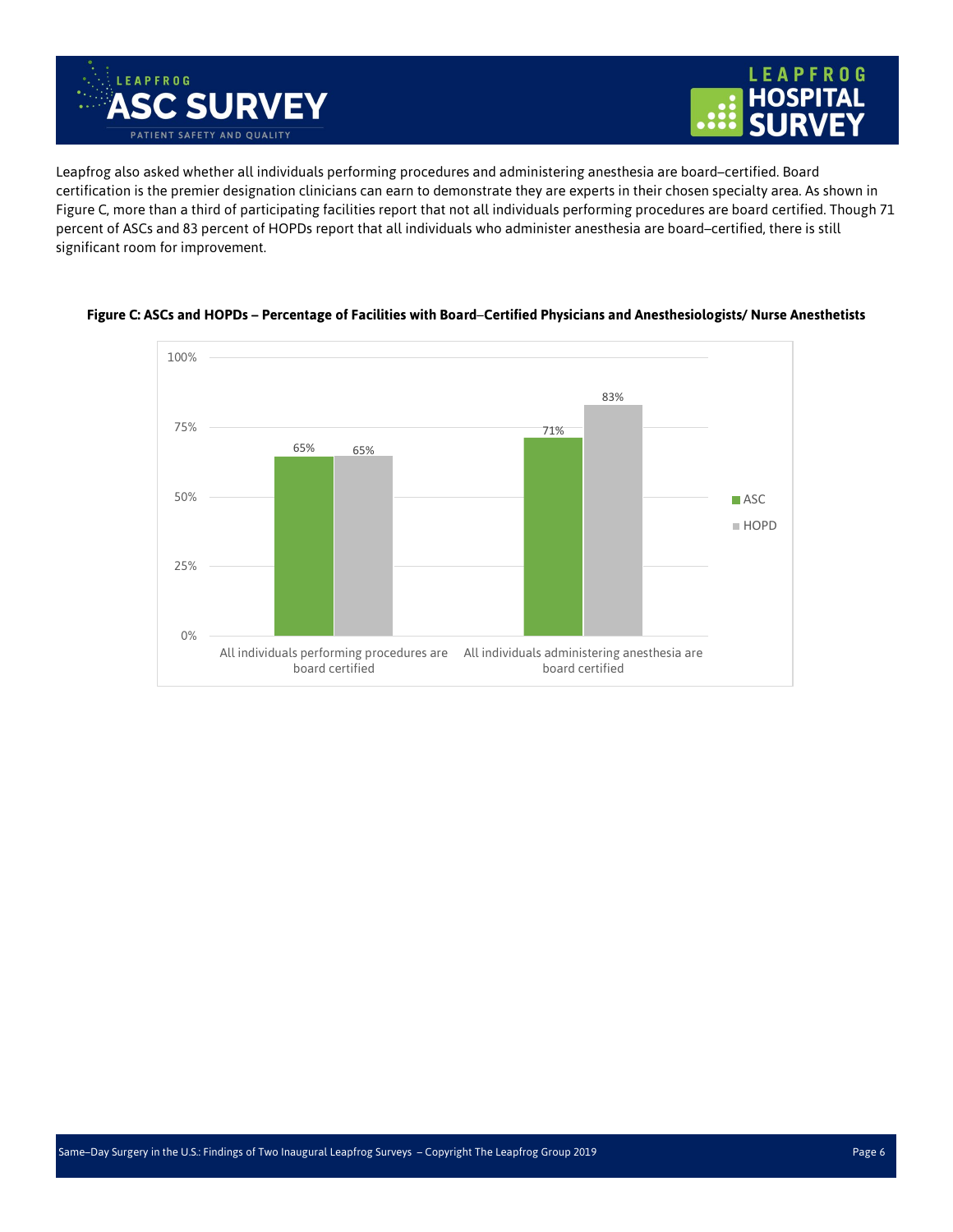



### **Summary of Volume and Safety of Procedures—ASCs and HOPDs**

A significant body of evidence suggests a strong relationship between surgical volume and outcomes. This section of the Survey collects information on volume for procedures commonly performed on an outpatient basis, including both adult and pediatric procedures. Leapfrog collected volume data on 27 procedures across the following 10 specialties: Gastroenterology, General Surgery, Ophthalmology, Orthopedic, Otolaryngology, Urology, Dermatology, Neurological Surgery, Obstetrics and Gynecology, and Plastic and Reconstructive Surgery. There are currently no published standards for minimum surgical volumes for outpatient procedures. Leapfrog will use the data collected on the Surveys, in addition to published literature, to inform the development of standards in the future.

Leapfrog also collects information on follow–up and after–hours communication, as well as appropriateness of patient selection and use of a safe surgery checklist. Nearly 100 percent of both ASCs and HOPDs ensure patient awareness of who to contact after hours, while only 78 percent of ASCs and 86 percent of HOPDs follow up directly with patients by phone within 24 hours of discharge. With regard to patient selection, among ASCs, 97 percent use a standardized screening tool to ensure the procedure can safely be performed in an ASC setting and 75 percent of HOPDs have this process in place. This shows room for improvement among HOPDs. Almost all ASCs and HOPDs use a safe surgery checklist; these facilities report that nurses are most likely to speak up during the safe surgery checklist process.

Finally, Leapfrog collects information about the process for obtaining patient consent. As shown in Figures D and E, the majority of patients having procedures performed in ASCs and HOPDs do not receive consent materials in advance. Providing consent materials prior to the day of the procedure gives patients the opportunity to adequately consider the risks involved.



#### **Figure D: ASCs and HOPDs – Percentage of Facilities Providing Surgery Consent Materials to Patients at Least 3 Days Prior to, 1**–**3 Days Prior to, or on the Same Day of Surgery**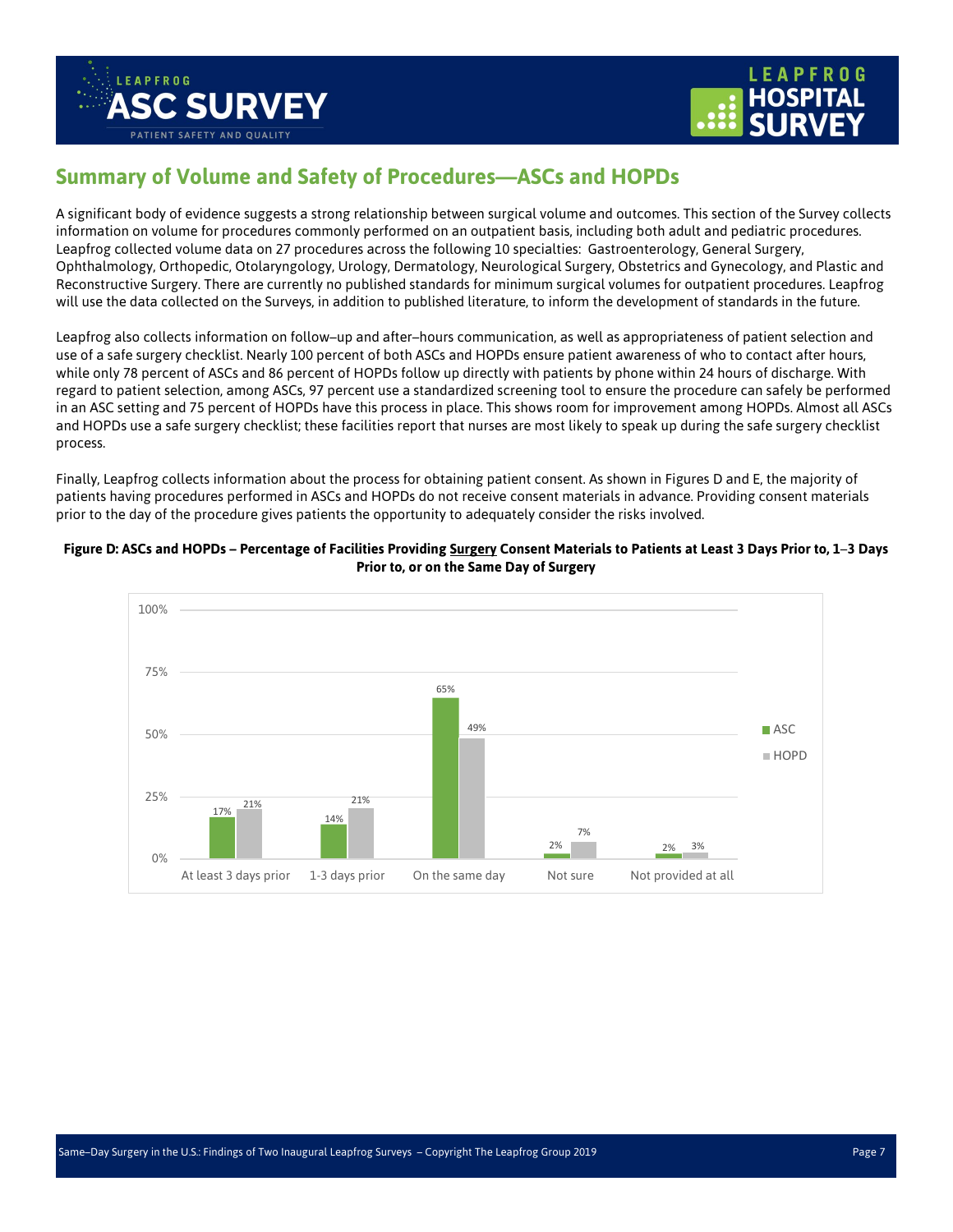



#### **Figure E: ASCs and HOPDs – Percentage of Facilities Providing Anesthesia Consent Materials to Patients at Least 3 Days Prior to, 1**–**3 Days Prior to, or on the Same Day of Surgery**

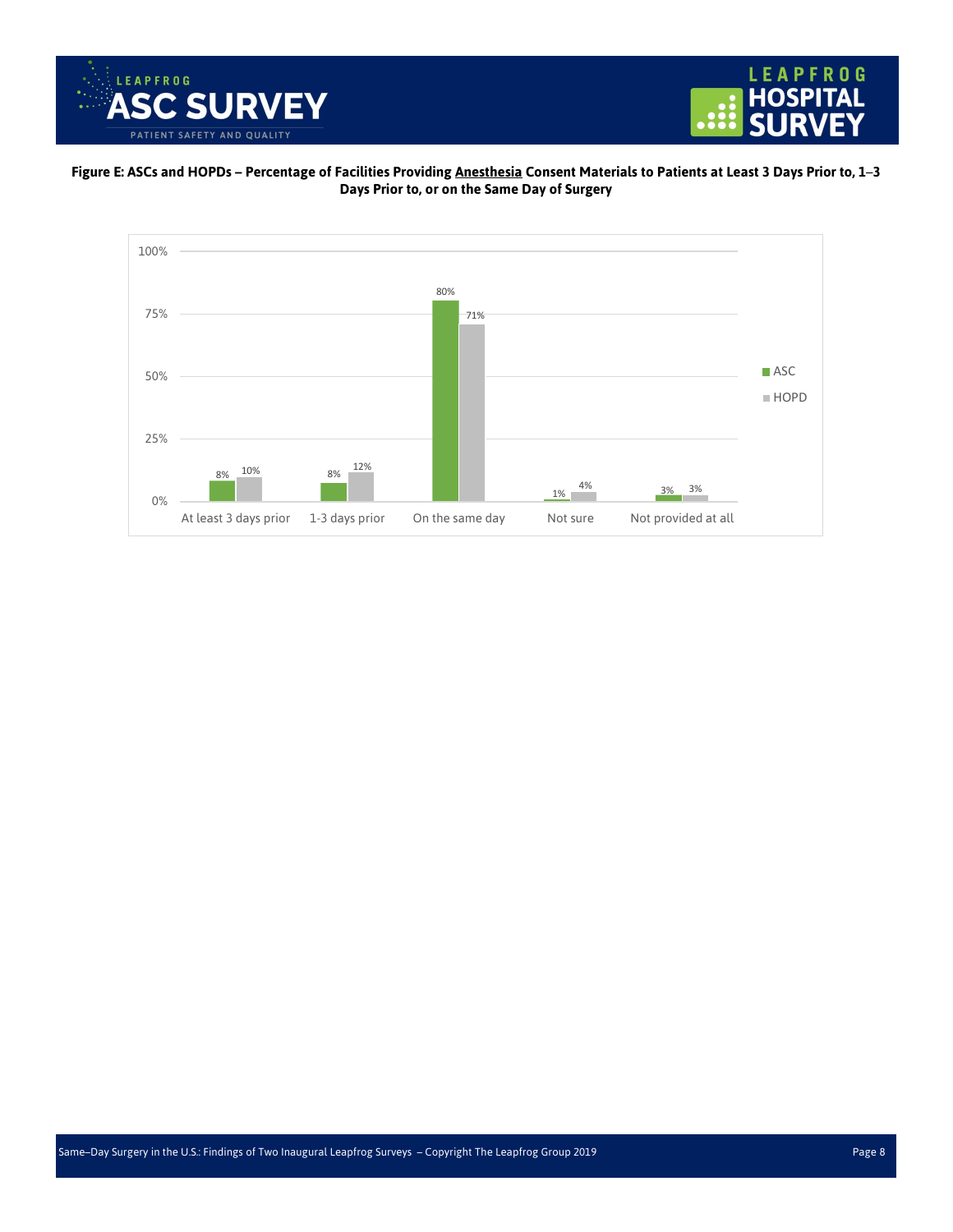



### **Summary of Patient Safety Practices—ASCs and HOPDs**

In order to provide the safest possible care to their patients, ASCs and HOPDs should adhere to a number of evidence–based patient safety practices that are endorsed and/or recommended by the National Quality Forum, the Centers for Disease Control and Prevention, accreditation agencies, and other national organizations. In this section of the Surveys, facilities were asked to report on the steps they take regarding medication safety including antimicrobial stewardship, surgical site infection reporting, safe practices including hand hygiene, and compliance with Leapfrog's Never Events policy.

*Antimicrobial stewardship*: ASCs are encouraged to adopt a program to promote the appropriate use of antimicrobials (including antibiotics), which can in turn improve patient outcomes, reduce microbial resistance, and ultimately decrease the spread of infections. The results from the Leapfrog ASC Survey shows that less than one in five ASCs reported that they have adopted such a program (Figure F). Though this information is not available for HOPDs, hospitals are asked about antimicrobial stewardship relative to their inpatient population. In stark contrast to similar data from ASCs, the vast majority (93%) of hospitals are in compliance.



#### **Figure F: ASCs – Percentage of Facilities that have an Antimicrobial Stewardship Program in Place**

*Infections:* Leapfrog plans to report on infections in outpatient settings and ASCs in the future. To facilitate this, ASCs will need to join the CD[C National Healthcare Safety Network \(NHSN\)'s](https://www.cdc.gov/nhsn/ambulatory-surgery/index.html) Outpatient Procedure Component Module. Participation with NHSN will ease the reporting burden on ASCs while enabling robust reporting to consumers, purchasers, and payors on infection rates.

*Safe Practices*: For most of its nearly 20–year history, Leapfrog asked hospitals reporting to the Leapfrog Hospital Survey to comply with practices for safer health care endorsed by the [National Quality Forum \(NQF\)](https://www.qualityforum.org/News_And_Resources/Press_Kits/Safe_Practices_for_Better_Healthcare.aspx) that, if adopted, can prevent or reduce adverse events in health care settings. Each Safe Practice is divided into four components (awareness, accountability, ability, and action) and includes a list of evidence–based practices that every ASC and hospital should implement. Likely because hospitals have been asked to comply with these practices for many years, HOPDs reported higher adoption than ASCs in 2019. Leapfrog expects that ASC adoption will grow in future years.

*Hand Hygiene*: One key safe practice is the use of effective hand hygiene protocols to prevent infections in health care facilities. ASCs and HOPDs are using a number of different methods to monitor and provide feedback on hand hygiene practices in their centers. While nearly all ASCs and HOPDs are using direct observation to assess hand hygiene compliance, very few have implemented electronic monitoring, technology designed to more accurately capture the frequency with which staff are cleaning their hands prior to interacting with patients (Figure G).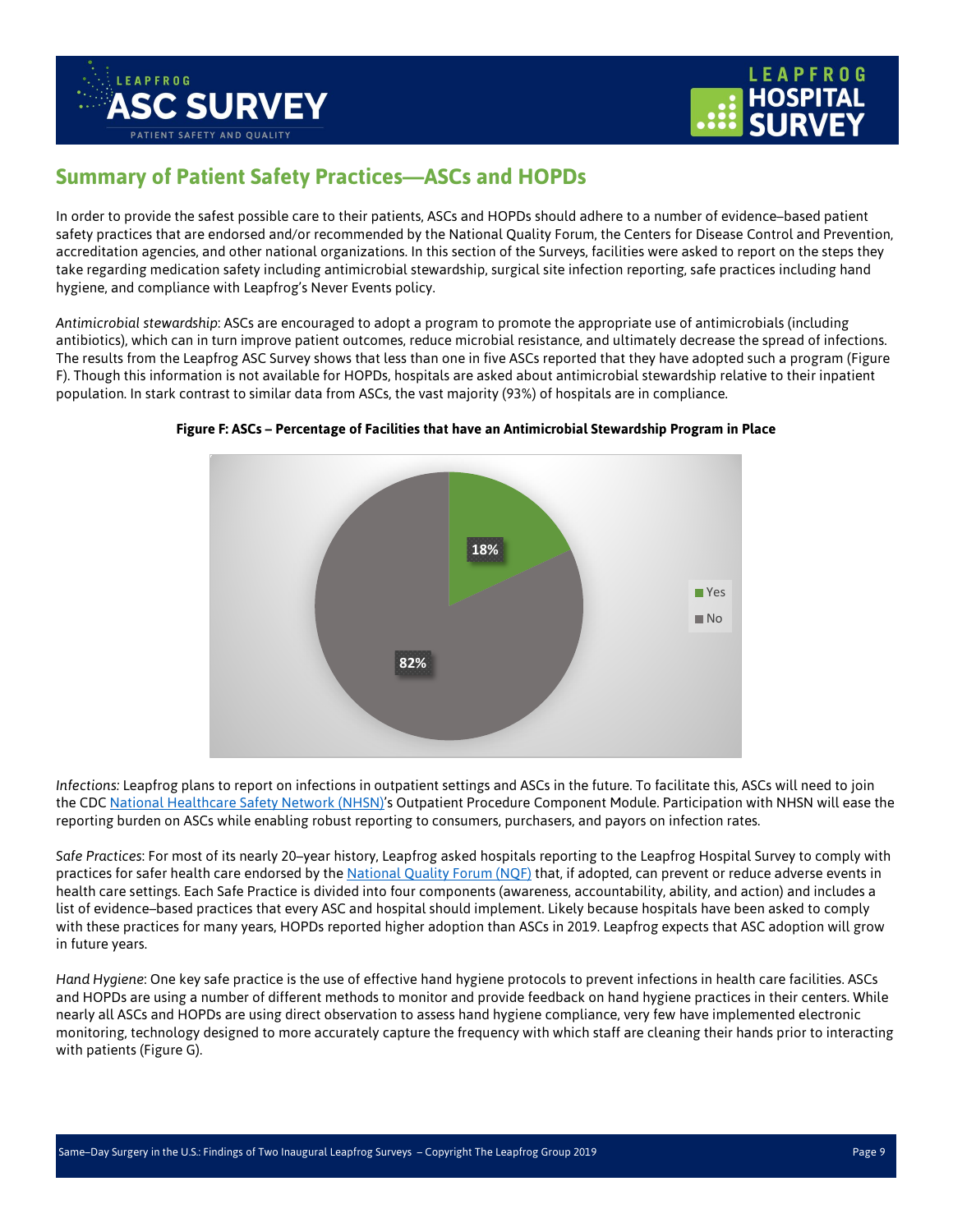





#### **Figure G: ASCs and HOPDs – Adoption of Monitoring and Feedback Hand Hygiene Practices**

\* Includes ASCs (n=280) and HOPDs (n=1,037) that reported giving hand hygiene compliance data feedback to facility leadership.

*Never Events*: Since 2007, Leapfrog has been asking hospitals to adopt its Never Events Policy, committing to a series of actions they will take if a never event occurs within their facility, including apologizing to the patient and not charging for the event. ASCs reporting to the Leapfrog ASC Survey were asked if they have a never events policy in place that complies with all nine elements of Leapfrog's [policy.](https://www.leapfroggroup.org/ratings-reports/never-events-management) In 2019, reporting ASCs showed lower compliance with each element than HOPDs.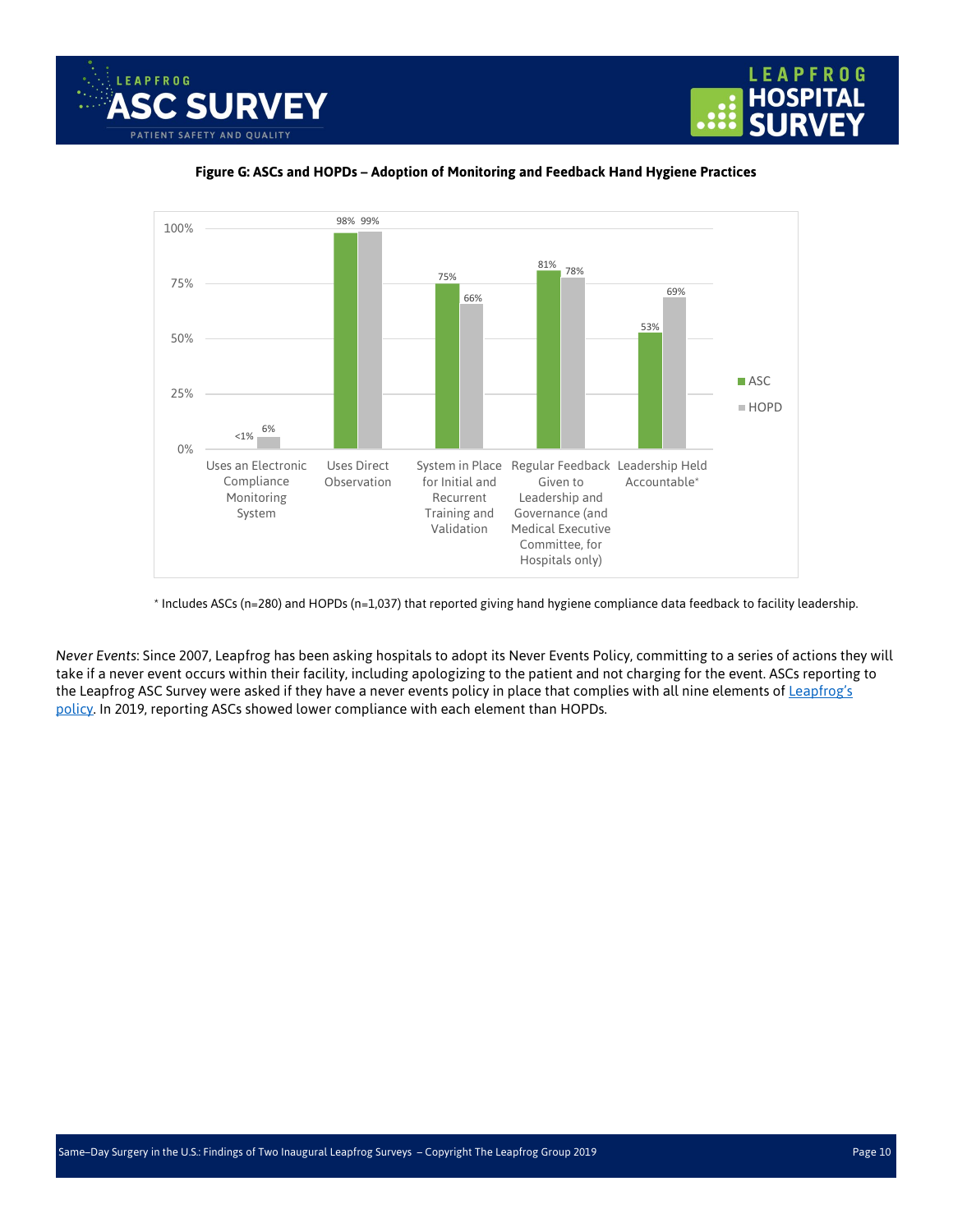



### **Summary of Patient Experience – ASCs and HOPDs**

Leapfrog asks ASCs and HOPDs to use a standardized and tested tool for collecting feedback from their patients: The Consumer Assessment of Healthcare Providers and Systems Outpatient and Ambulatory Surgery Survey (OAS CAHPS).

Leapfrog monitors patients' reported experience in several domains including facilities and staff, communication about the patient's procedure, patients' overall rating of the facility, and patients' overall recommendation of the facility.

Fewer ASCs than HOPDs reported administering OAS CAHPS to collect this patient–reported data. Among those ASCs that administered the patient experience survey, patients tended to report better experiences in ASCs than HOPDs (Figure H). Because patient experience is one of the metrics most valued by consumers, ASCs and HOPDs are advised to put a priority on administering the OAS CAHPS as a means of quality improvement and market differentiation.



#### **Figure H: ASCs and HOPDs – Mean OAS CAHPS Top Box Scores\***

\*The top box score is the percent of survey respondents who chose the most positive score for a given item. Looking at the top box is an approach to understand the number of responses with a strong sentiment.

\*\*Responses based on ASCs (n=175) or HOPDs (n=715) that reported having at least 100 returned surveys during the reporting period (12–months prior to Leapfrog Survey submission).

*\*\* This concludes the Executive Summary. The full report below includes expanded details on the findings referenced above. \*\**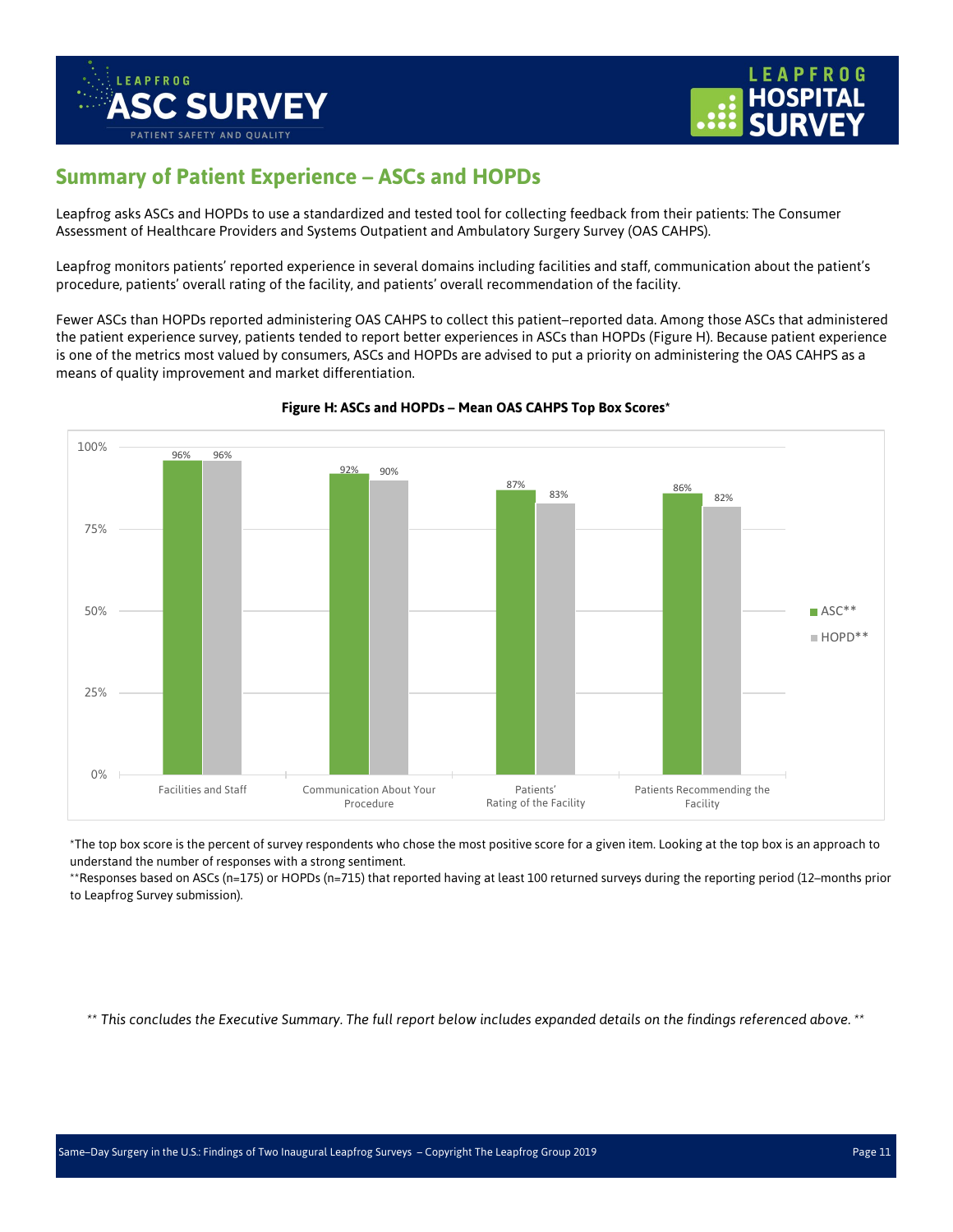



# **Same**–**Day Surgery in the U.S.:**

# <span id="page-11-0"></span>**Detailed Findings of Two Inaugural Leapfrog Surveys**

# **2019**

# **FULL REPORT**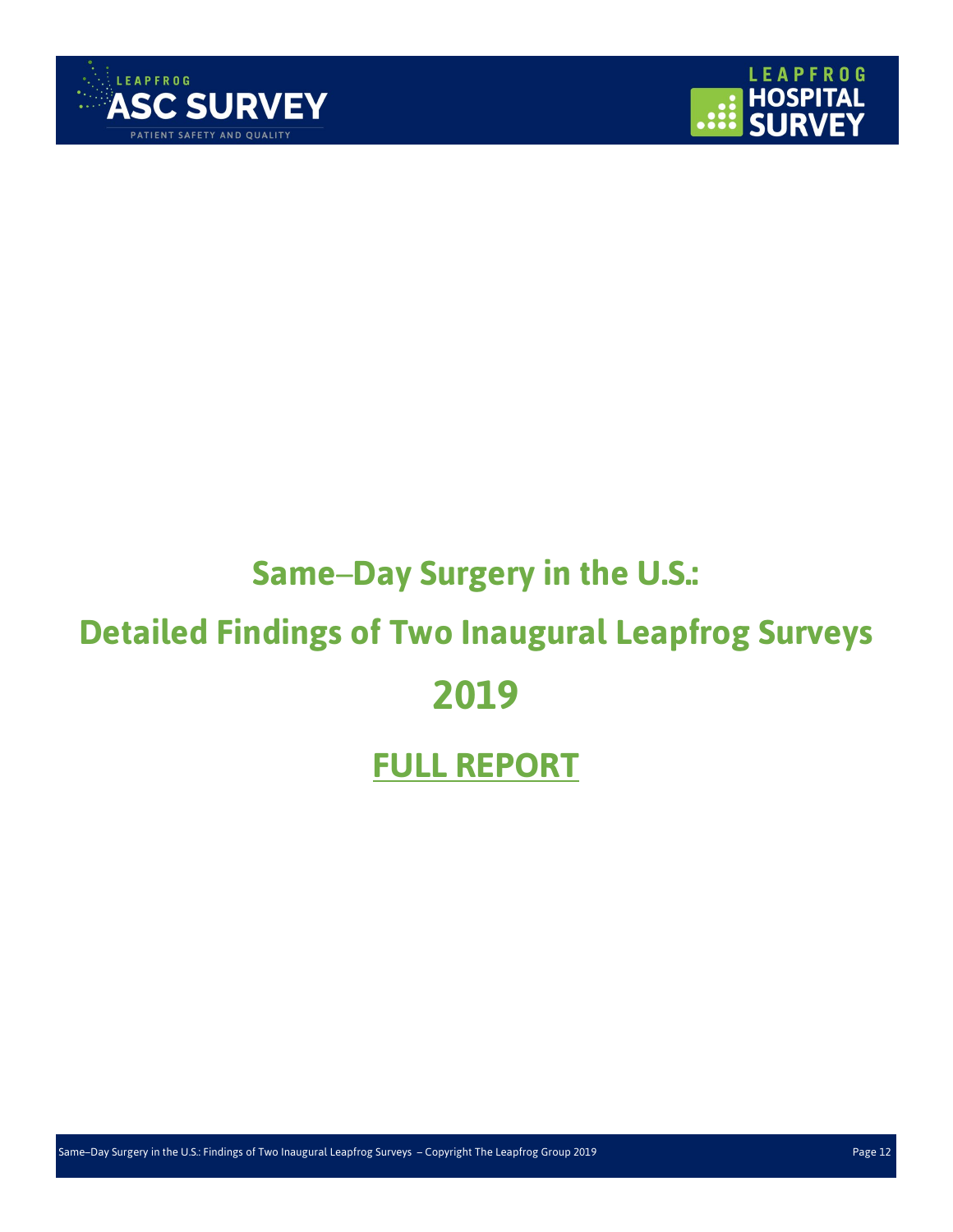



## <span id="page-12-0"></span>**1. BASIC FACILITY INFORMATION**

This report includes data from 321 ASCs and 1,141 HOPDs that submitted either the Leapfrog ASC Survey or the Outpatient Procedures section of the Leapfrog Hospital Survey by August 31.

Not all of the questions included in the Leapfrog ASC Survey were included in the Outpatient Procedures section of the Leapfrog Hospital Survey. For those questions where there is not comparable information from HOPDs, we have used the term 'Not available.'

A summary of the demographics and characteristics of participating facilities is displayed below in the following tables and figures:

- [Table 1.1](#page-13-0) ASCs and HOPDs Basic Facility Information
- [Figure 1.2](#page-13-1) ASCs Teaching Status
- [Figure 1.3](#page-14-0) ASCs Ownership Status
- [Figure 1.4](#page-14-1) ASCs Accreditation Status
- [Figure 1.5](#page-15-0) ASCs and HOPDs Percentage of Facilities that are Single– vs. Multi– Specialty
- [Figure 1.6](#page-15-1) ASCs and HOPDs Percentage of Facilities Performing Each Surgical Specialty
- [Figure 1.7](#page-16-0) ASCs and Off–Campus HOPDs Percentage of Facilities with Transfer Agreements and Policies for Patients who Require a Higher Level of Care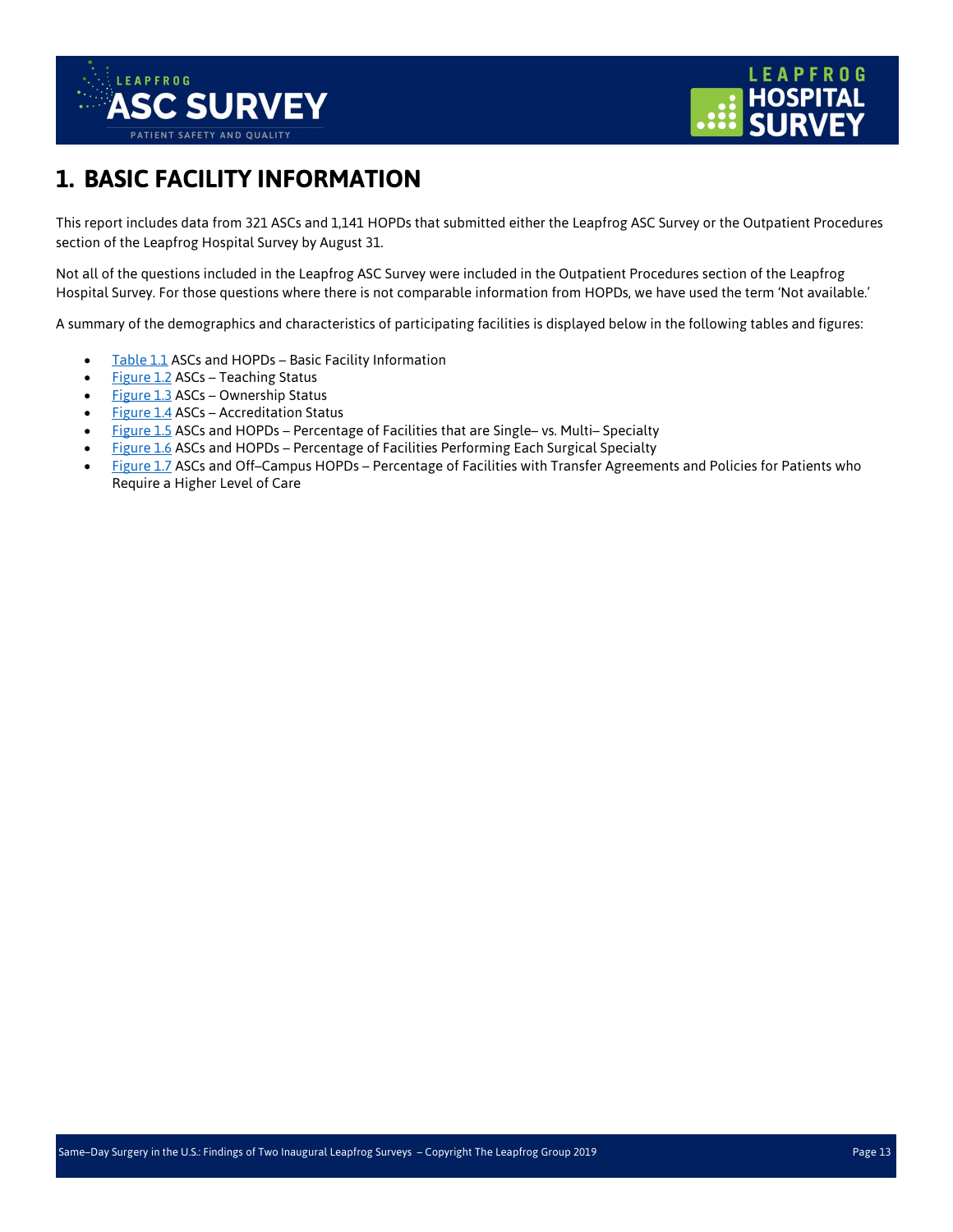

#### <span id="page-13-0"></span>**Table 1.1 ASCs and HOPDs – Basic Facility Information**

|                                                    | <b>All ASCs</b> |              |                | <b>All HOPDs</b>        |                         |                         |  |
|----------------------------------------------------|-----------------|--------------|----------------|-------------------------|-------------------------|-------------------------|--|
|                                                    | <b>Minimum</b>  | <b>Mean</b>  | <b>Maximum</b> | <b>Minimum</b>          | <b>Mean</b>             | <b>Maximum</b>          |  |
| Number of<br><b>Operating</b><br><b>Rooms</b>      | $\mathbf{0}$    | 3            | $11\,$         | $\Omega$                | 9                       | 72                      |  |
| Number of<br><b>Procedures</b><br><b>Rooms</b>     | $\mathbf{0}$    | $\mathbf{1}$ | 6              | $\mathbf 0$             | 3                       | 21                      |  |
| Number of<br><b>Adult</b><br><b>Discharges</b>     | 24              | 4,637        | 19,969         | <b>Not</b><br>available | <b>Not</b><br>available | <b>Not</b><br>available |  |
| Number of<br><b>Pediatric</b><br><b>Discharges</b> | $\mathbf 0$     | 254          | 6,059          | <b>Not</b><br>available | <b>Not</b><br>available | <b>Not</b><br>available |  |

\*Number of discharges is not available for HOPDs because surgical discharges cannot be distinguished from non–surgical discharges.

#### <span id="page-13-1"></span>**Figure 1.2 ASCs** – **Teaching Status**

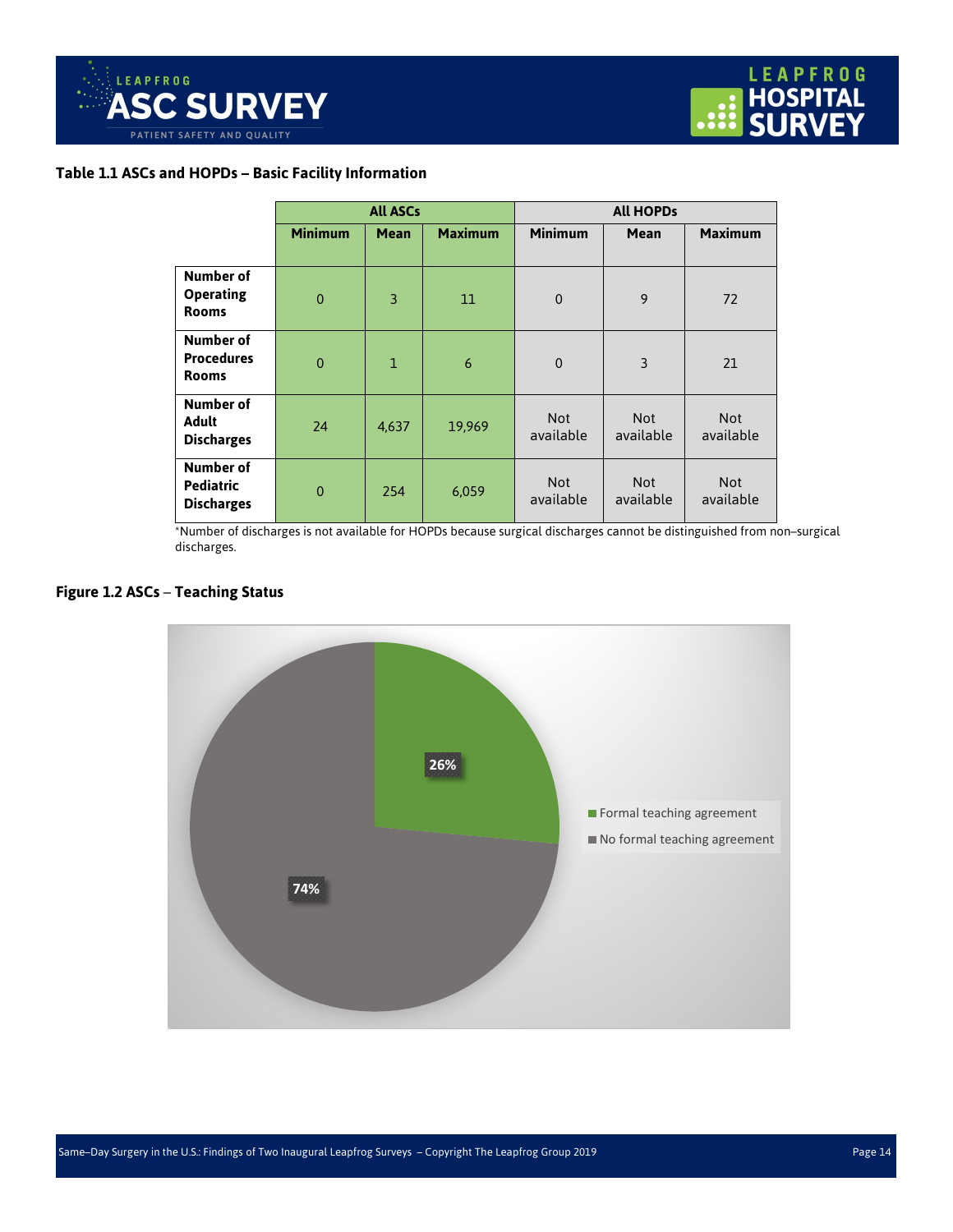



#### <span id="page-14-0"></span>**Figure 1.3 ASCs** – **Ownership Status**



\*Other includes Management Company, Hospital Owner, Management Company/ Hospital Owner Joint Venture, and other.



#### <span id="page-14-1"></span>**Figure 1.4 ASCs** – **Accreditation Status**

\*Other includes The American Association for Accreditation of Ambulatory Surgery Facilities (AAAASF), Healthcare Facilities Accreditation Program (HFAP), Institute for Medical Quality (IMQ), and others.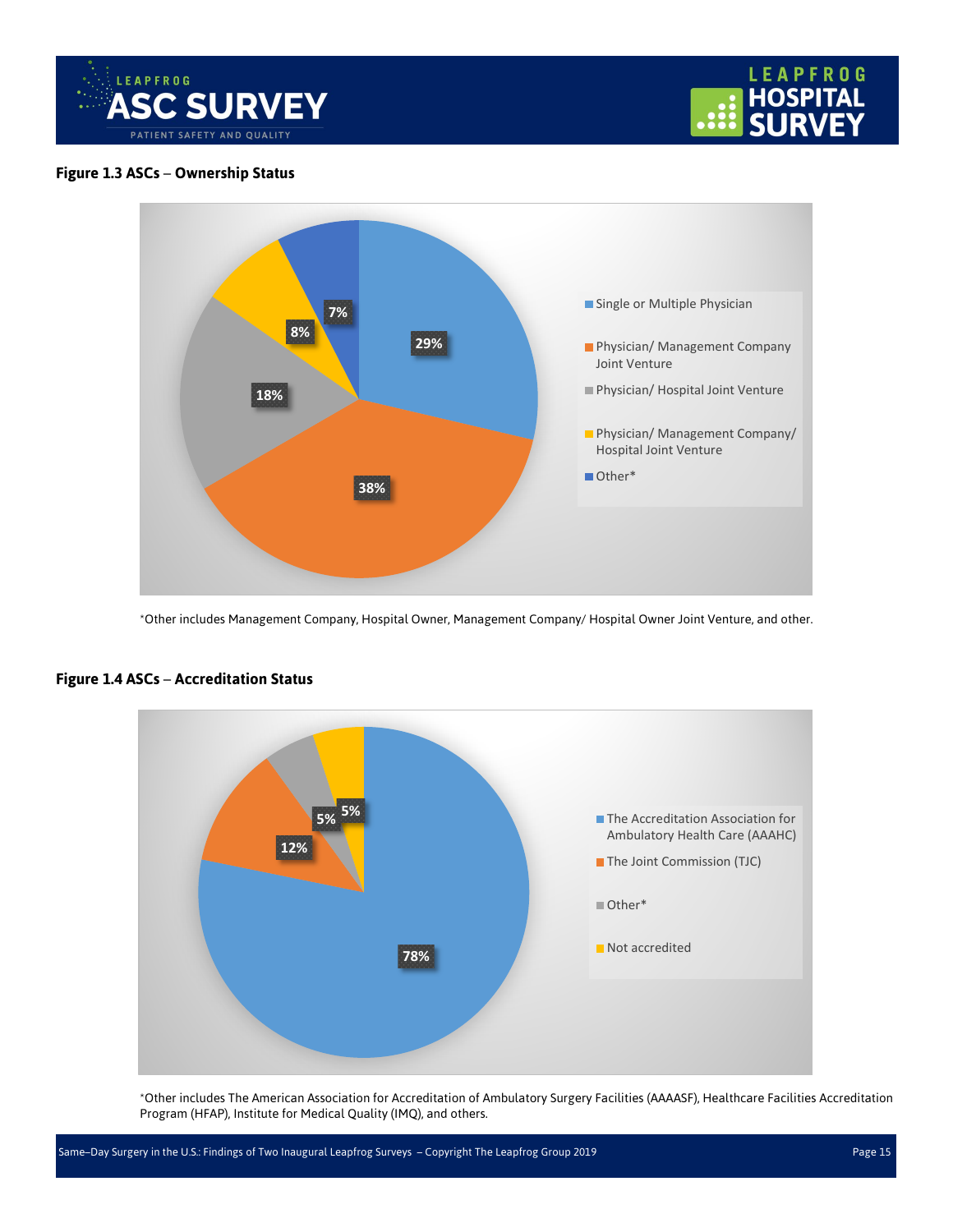





<span id="page-15-0"></span>**Figure 1.5 ASCs and HOPDs – Percentage of Facilities that are Single**– **vs. Multi**– **Specialty**

<span id="page-15-1"></span>

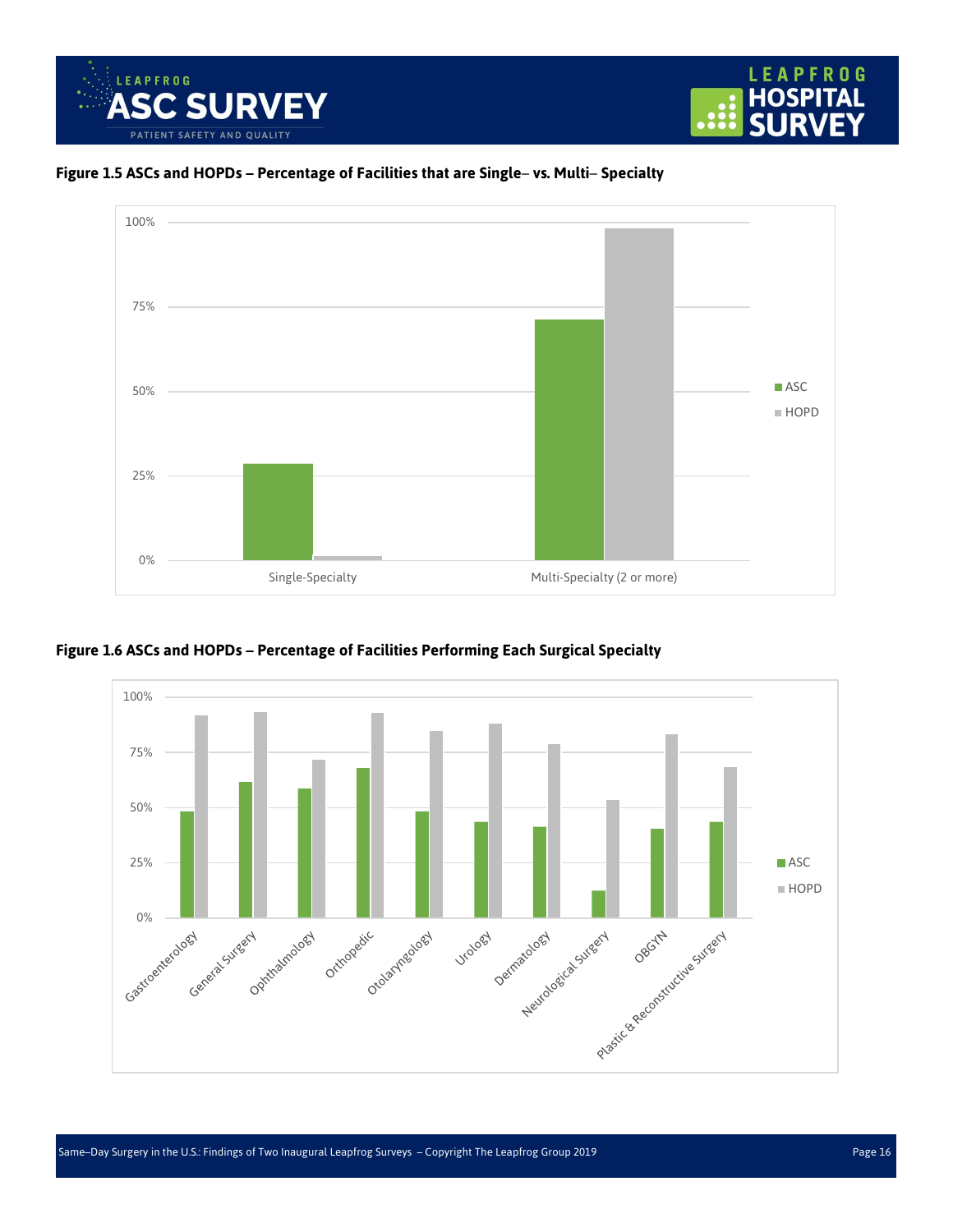



<span id="page-16-0"></span>**Figure 1.7 ASCs and Off**–**Campus HOPDs – Percentage of Facilities with Transfer Agreements and Policies for Patients who Require a Higher Level of Care**



\*Responses based on 76 hospitals that reported on an off–campus HOPD.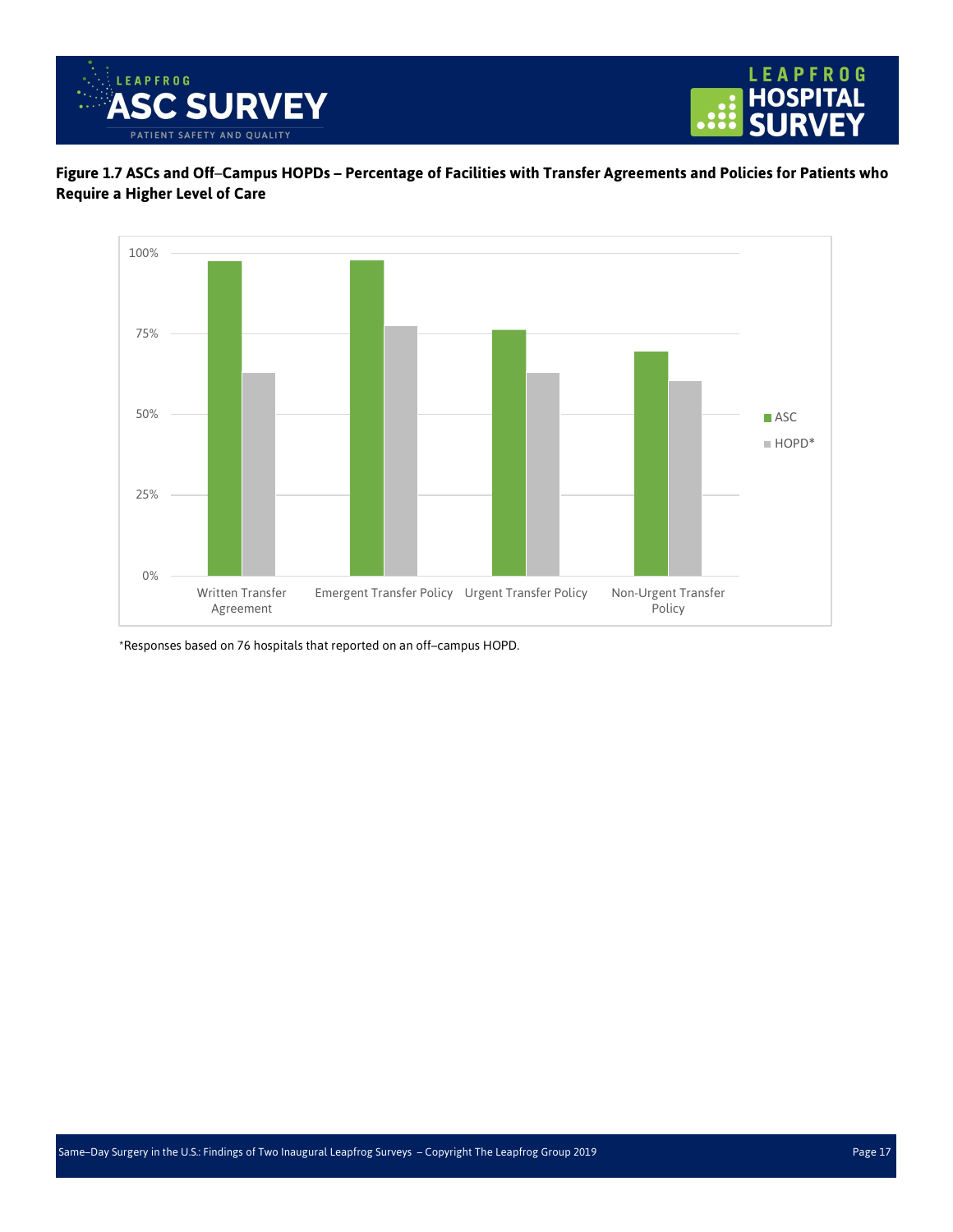



## <span id="page-17-0"></span>**2. MEDICAL, SURGICAL, AND CLINICAL STAFF IN ASCs & HOPDs**

Facilities should ensure that medical, surgical, and clinical staff have the appropriate education, training, and national certifications that are known to contribute to safe, high quality patient care.

In 2019, Leapfrog asked ASCs and HOPDs if clinicians certified in Advanced Cardiovascular Life Support (ACLS) for adult patients and Pediatric Advanced Life Support (PALS) for pediatric patients were present in the facility while patients were recovering in case something went wrong. In addition, Leapfrog asked if all physicians and nurse anesthetists involved in surgical procedures were board certified. Board certification is a voluntary process that is separate from medical licensure. Obtaining a medical license sets the minimum competency requirements to diagnose and treat patients, and is not specialty specific. Board certification helps to ensure a physician's expertise in a particular specialty and/or subspecialty of medical practice, such as orthopedics or dermatology or anesthesia.

A comparison of national certifications for staff is displayed below in [Figure 2.1](#page-17-1) and Figure 2.2.

#### <span id="page-17-1"></span>**Figure 2.1 ASCs and HOPDs – Percentage of Facilities with ACLS and PALS Certified Clinicians On**–**Site while Adult and Pediatric Patients are Recovering**

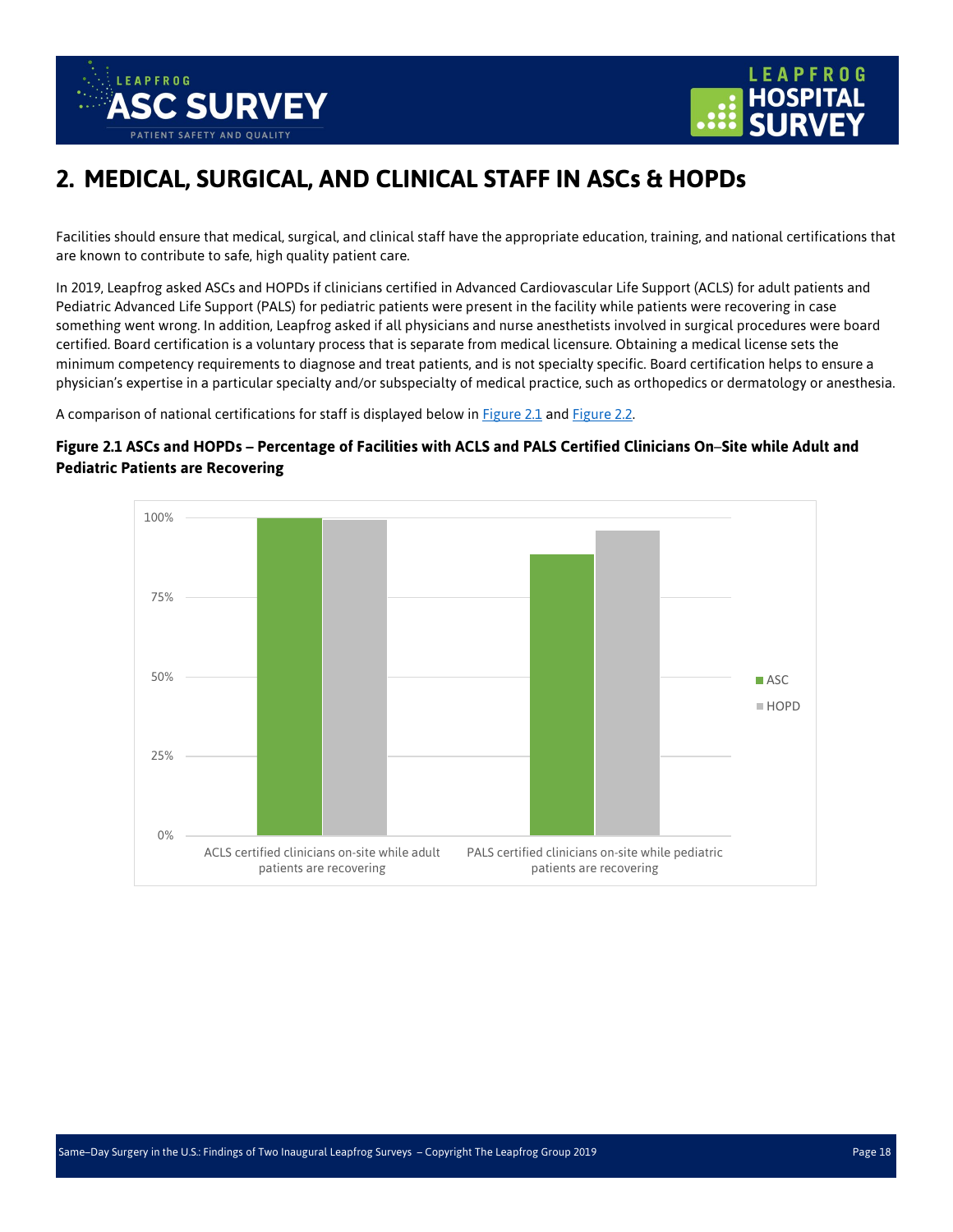



<span id="page-18-0"></span>**Figure 2.2 ASCs and HOPDs – Percentage of Facilities with Board Certified Physicians and Anesthesiologists/ Nurse Anesthetists**

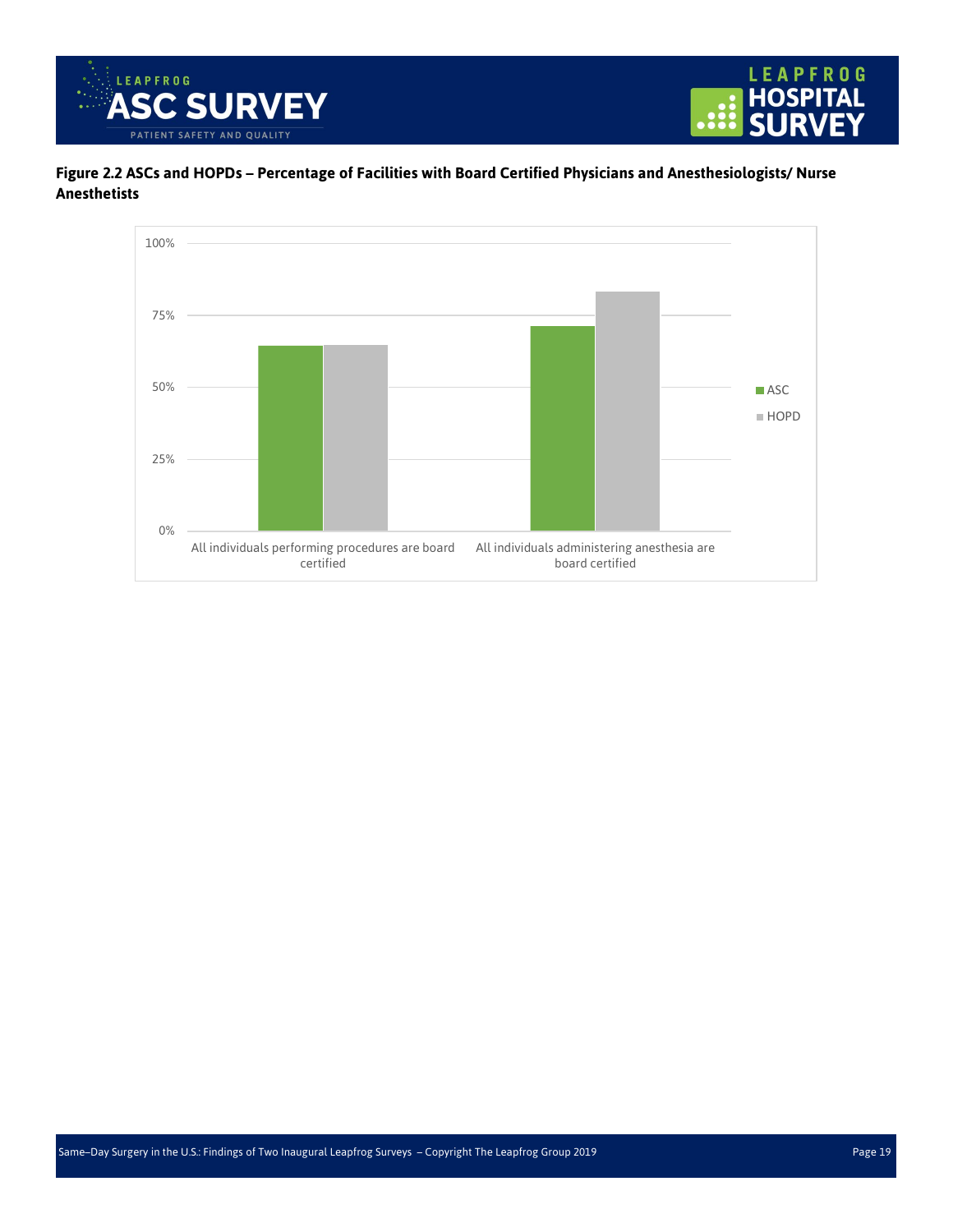



## <span id="page-19-0"></span>**3. VOLUME AND SAFETY OF PROCEDURES**

Leapfrog worked with the Health Care Cost Institute (HCCI) to identify the most commonly billed surgical procedures in ASCs and HOPDs for commercially insured adult and pediatric patients.

Leapfrog's technical experts then assessed the list of procedures based on their frequency and the type of anesthesia used during the procedure. Those procedures selected for the Survey represent the highest volume procedures nationally requiring moderate to general anesthesia (including nerve blocks).

Facilities were asked to report on their adult and pediatric volume across 27 procedures [\(Appendix A\)](#page-35-1) within 10 surgical specialties for calendar year 2018. A summary of the volume of adult and pediatric procedures performed within each surgical specialty at participating facilities is listed below in **Figure 3.1** and **Table 3.2**.

<span id="page-19-1"></span>

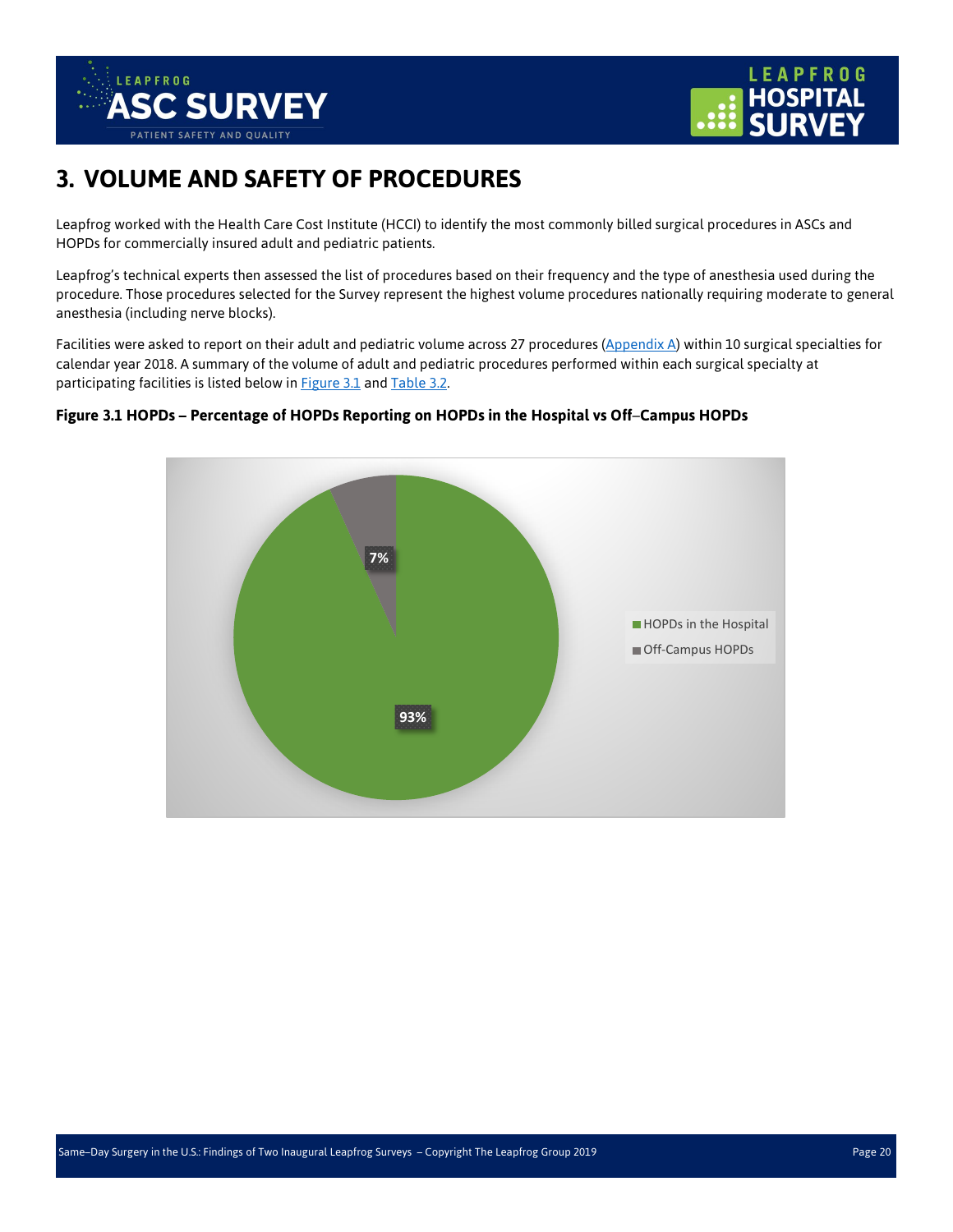

#### <span id="page-20-0"></span>**Table 3.2 ASCs and HOPDs** – **Average Annual Volume of Adult and Pediatric Procedures by Surgical Specialty (CY2018)**

|                                                                                    | <b>ASCs</b>                       |                                       | <b>HOPDs</b>                      |                                       |  |
|------------------------------------------------------------------------------------|-----------------------------------|---------------------------------------|-----------------------------------|---------------------------------------|--|
|                                                                                    | <b>Adult</b><br><b>Procedures</b> | <b>Pediatric</b><br><b>Procedures</b> | <b>Adult</b><br><b>Procedures</b> | <b>Pediatric</b><br><b>Procedures</b> |  |
| Gastroenterology<br><b>Procedures</b>                                              | 3,591                             | 83                                    | 2,132                             | 121                                   |  |
| <b>General Surgery</b><br><b>Procedures</b>                                        | 304                               | 14                                    | 819                               | 37                                    |  |
| Ophthalmology<br><b>Procedures</b>                                                 | 1,890                             | 65                                    | 483                               | 52                                    |  |
| <b>Orthopedic</b><br><b>Procedures</b>                                             | 1,242                             | 60                                    | 760                               | 104                                   |  |
| Otolaryngology<br><b>Procedures</b>                                                | 518                               | 353                                   | 247                               | 275                                   |  |
| <b>Urology</b><br><b>Procedures</b>                                                | 305                               | 64                                    | 326                               | 84                                    |  |
| <b>Dermatology</b><br><b>Procedures</b>                                            | 36                                | <b>Not</b><br>available               | 410                               | <b>Not</b><br>available               |  |
| Neurological<br><b>Surgery</b><br><b>Procedures</b>                                | 44                                | <b>Not</b><br>available               | 90                                | <b>Not</b><br>available               |  |
| <b>Obstetrics and</b><br>Gynecology<br><b>Procedures</b>                           | 195                               | <b>Not</b><br>available               | 291                               | <b>Not</b><br>available               |  |
| <b>Plastic and</b><br><b>Reconstructive</b><br><b>Surgery</b><br><b>Procedures</b> | 180                               | <b>Not</b><br>available               | 101                               | <b>Not</b><br>available               |  |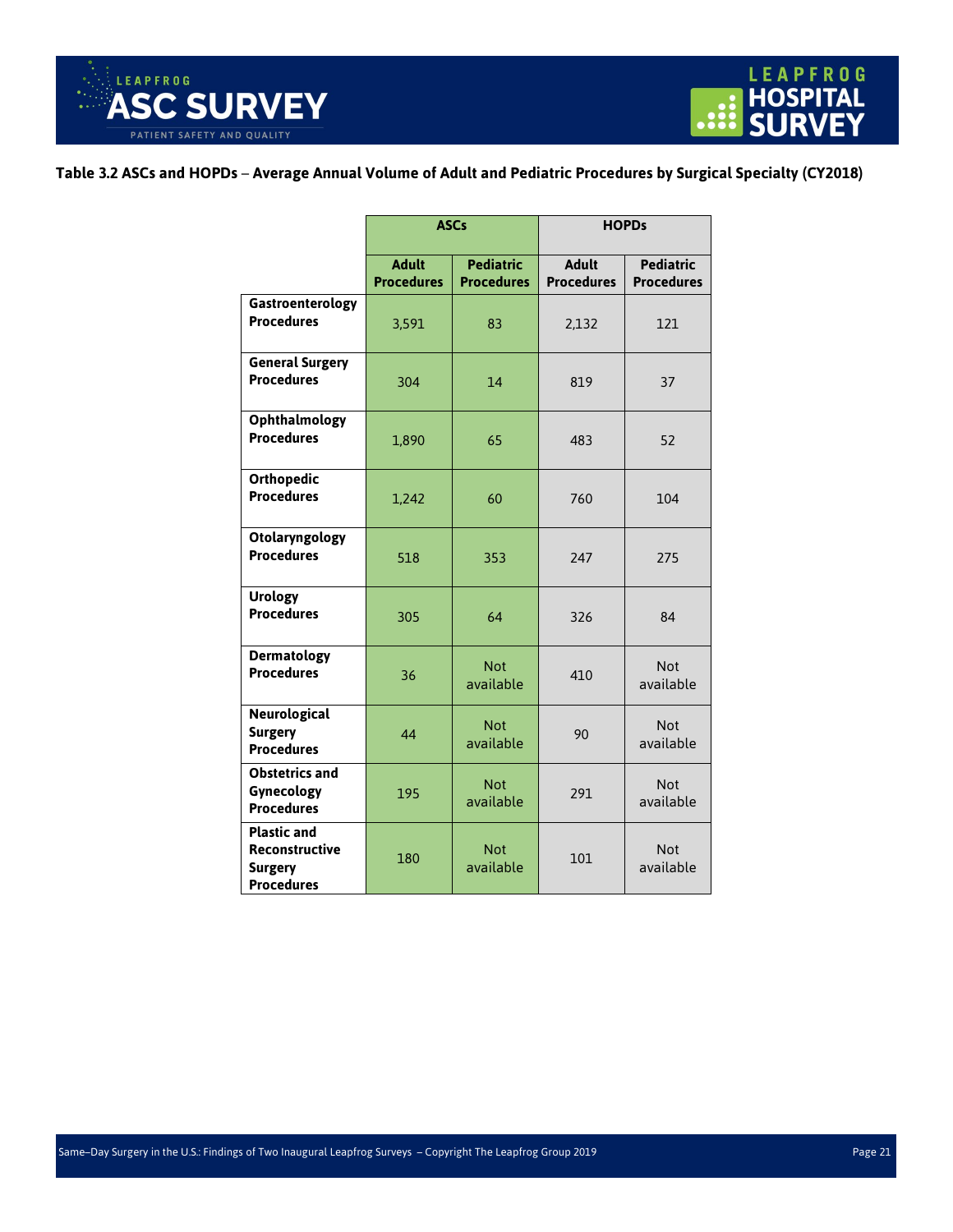



In addition to volume of procedures, ASCs and HOPDs were also asked to report on process and protocols they have in place to ensure that a patient's procedure can be safely performed at the facility.

A summary of information reported by participating facilities is displayed below in the following tables and figures:

- [Figure 3.3](#page-21-0) ASCs and HOPDs Percentage of ASCs and HOPDs with Processes in Place to Ensure Appropriate Post–Discharge Follow–Up and Communication
- [Figure 3.4](#page-22-0) ASCs and HOPDs Percentage of Facilities Using a Standardized Screening Tool to Ensure a Patient's Procedure can be Safety Scheduled at the Facility
- [Table 3.5](#page-22-1) ASCs and HOPDs Elements Included in the Standardized Screening Tool
- [Figure 3.6](#page-23-0) ASCs and HOPDs Percentage of Facilities Providing Surgery Consent Materials to Patients at Least 3 Days Prior to, 1–3 Days Prior to, or on the Same Day of Surgery
- [Figure 3.7](#page-23-1) ASCs and HOPDs Percentage of Facilities Providing Anesthesia Consent Materials to Patients at Least 3 Days Prior to, 1–3 Days Prior to, or on the Same Day of Surgery
- [Figure 3.8](#page-24-0) ASCs and HOPDs Percentage of Facilities Using a Safe Surgery Checklist
- [Table 3.9](#page-24-1) ASCs and HOPDs Individuals that have Spoken Up During the Safe Surgery Checklist Process

#### <span id="page-21-0"></span>**Figure 3.3 ASCS and HOPDs** – **Percentage of ASCs and HOPDs with Processes in Place to Ensure Appropriate Post**– **Discharge Follow**–**Up and Communication**

![](_page_21_Figure_12.jpeg)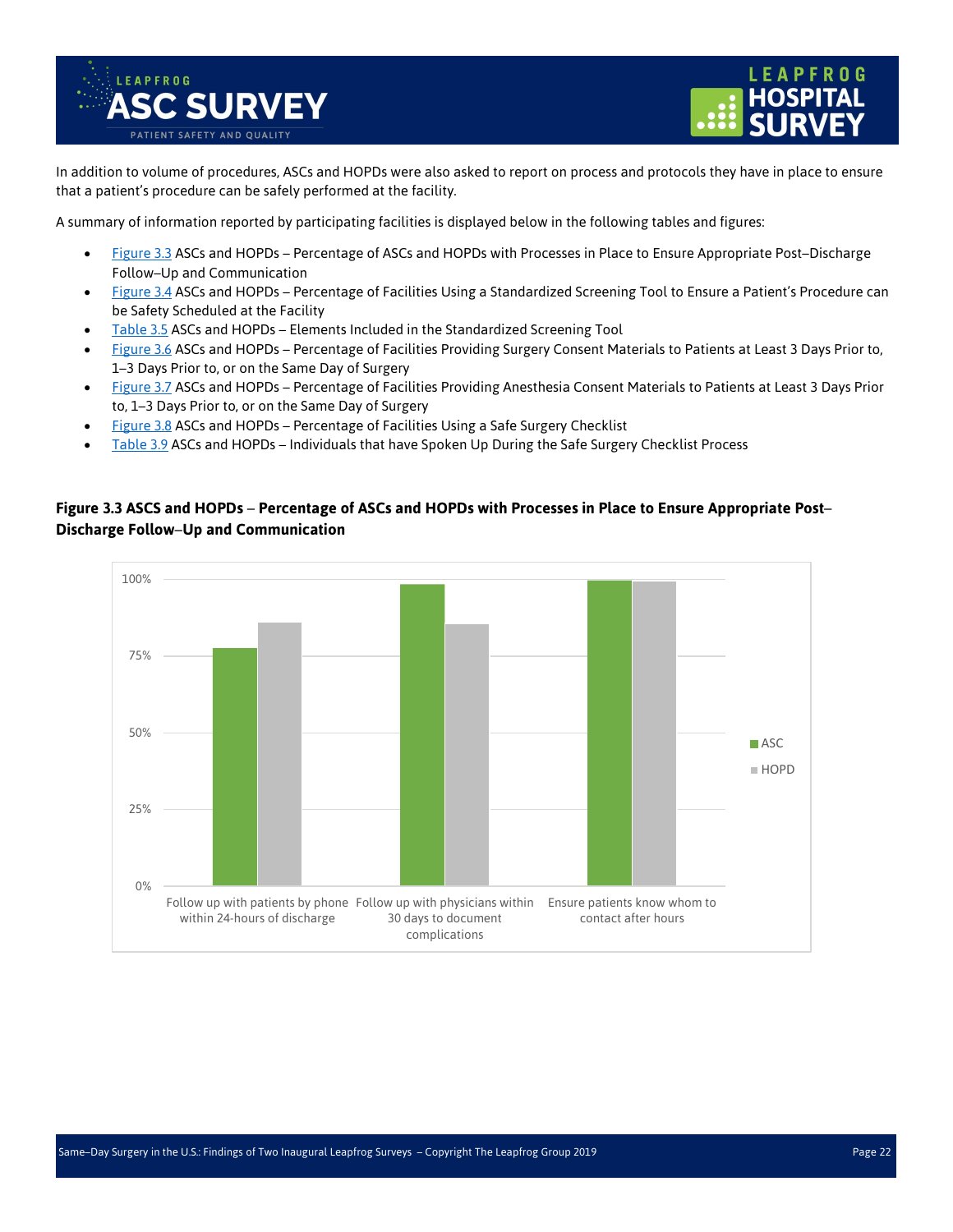![](_page_22_Picture_0.jpeg)

![](_page_22_Picture_1.jpeg)

<span id="page-22-0"></span>**Figure 3.4 ASCs and HOPDs – Percentage of Facilities Using a Standardized Screening Tool to Ensure a Patient's Procedure can be Safety Scheduled at the Facility** 

![](_page_22_Figure_3.jpeg)

<span id="page-22-1"></span>**Table 3.5 ASCs and HOPDs** – **Elements Included in the Standardized Screening Tool** 

|                                                                                             | <b>ASCs</b>  | <b>HOPDs</b> |
|---------------------------------------------------------------------------------------------|--------------|--------------|
|                                                                                             | % Responding | % Responding |
|                                                                                             | 'Yes'        | 'Yes'        |
| <b>Body Mass Index (BMI)</b>                                                                | 84%          | 65%          |
| <b>American Society of Anesthesiologists (ASA)</b><br><b>Physical Status Classification</b> | 90%          | 69%          |
| <b>Recent Medical History (within 30 days of</b><br>scheduled procedure)                    | 93%          | 70%          |
| <b>Frailty Assessment</b>                                                                   | 25%          | 76%          |
| <b>Cognitive Assessment</b>                                                                 | 40%          | 43%          |
| <b>Sleep Apnea Assessment</b>                                                               | 64%          | 56%          |
| <b>Availability of transportation following</b><br>discharge                                | 93%          | 66%          |
| Availability of a caregiver following discharge                                             | 81%          | 64%          |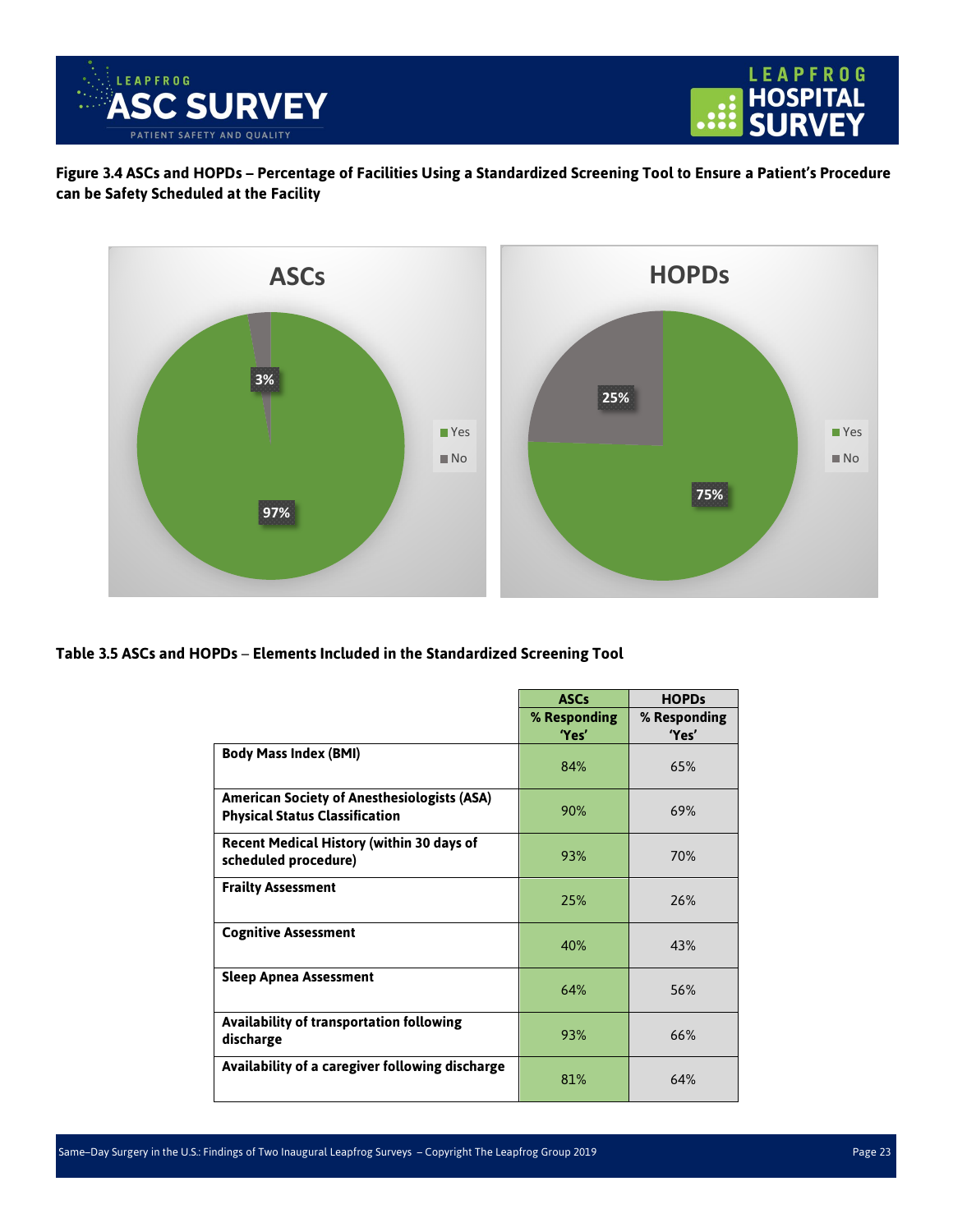![](_page_23_Picture_0.jpeg)

![](_page_23_Figure_1.jpeg)

<span id="page-23-0"></span>![](_page_23_Figure_2.jpeg)

![](_page_23_Figure_3.jpeg)

<span id="page-23-1"></span>**Figure 3.7 ASCs and HOPDs – Percentage of Facilities Providing Anesthesia Consent Materials to Patients at Least 3 Days Prior to, 1**–**3 Days Prior to, or on the Same Day of Surgery**

![](_page_23_Figure_5.jpeg)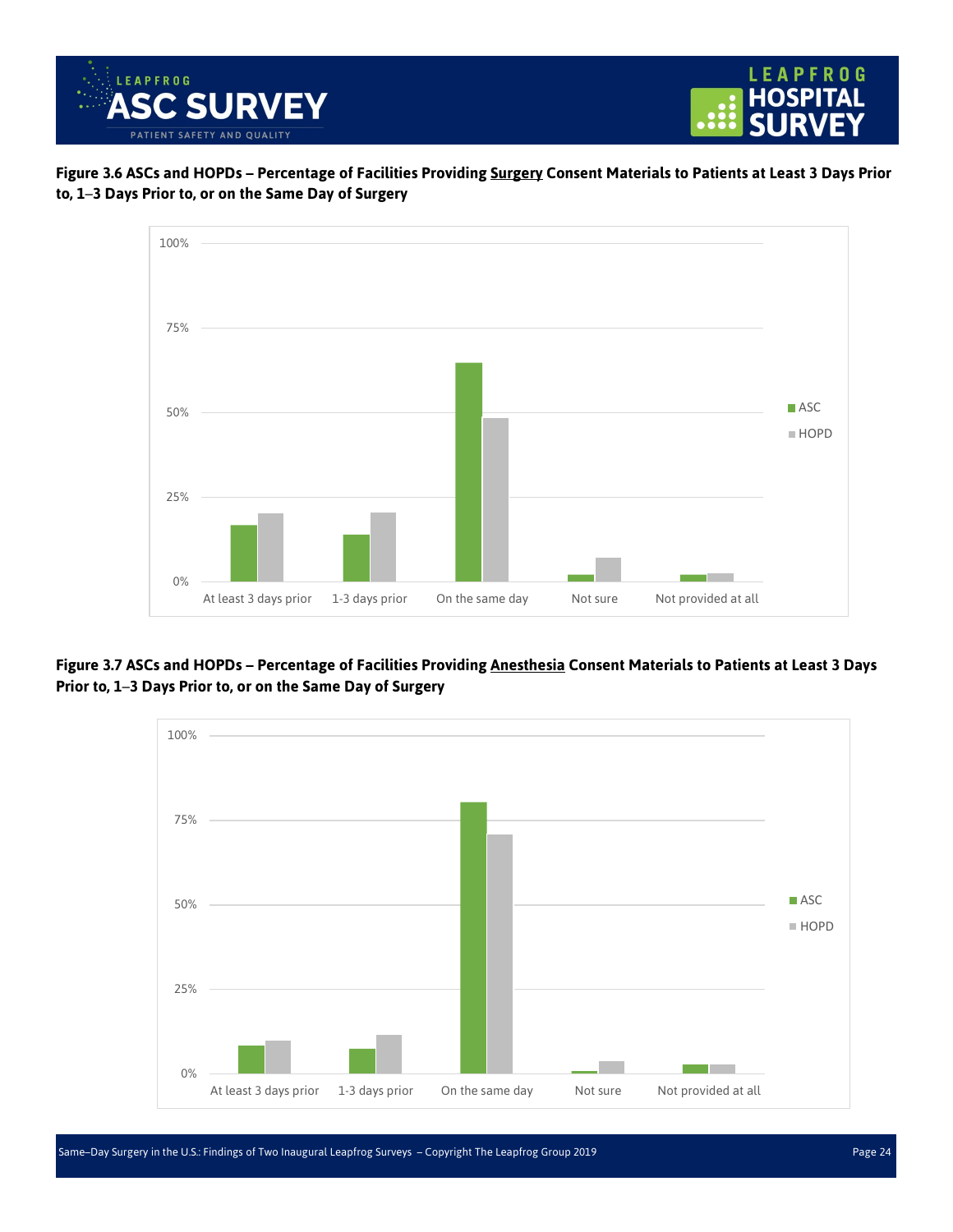![](_page_24_Picture_0.jpeg)

![](_page_24_Picture_1.jpeg)

#### <span id="page-24-0"></span>**Figure 3.8 ASCs and HOPDs – Percentage of Facilities Using a Safe Surgery Checklist**

![](_page_24_Figure_3.jpeg)

#### <span id="page-24-1"></span>**Table 3.9 ASCs and HOPDs** – **Individuals that have Spoken Up During the Safe Surgery Checklist Process**

|                                 | <b>ASCs</b>  | <b>HOPDs</b> |
|---------------------------------|--------------|--------------|
|                                 | % Responding | % Responding |
|                                 | 'Yes'        | 'Yes'        |
| Anesthesiologist                | 59%          | 71%          |
| <b>Nurse Anesthetist (CRNA)</b> | 46%          | 64%          |
| Physician                       | 70%          | 76%          |
| <b>Nurse (RN or MSN)</b>        | 85%          | 85%          |
| <b>Physician Assistant (PA)</b> | 16%          | 46%          |
| <b>Nurse Practitioner (NP)</b>  | 6%           | 34%          |
| <b>Surgical Technician</b>      | 59%          | 72%          |
| <b>First Assist</b>             | 10%          | 49%          |
| Do not document                 | 11%          | 10%          |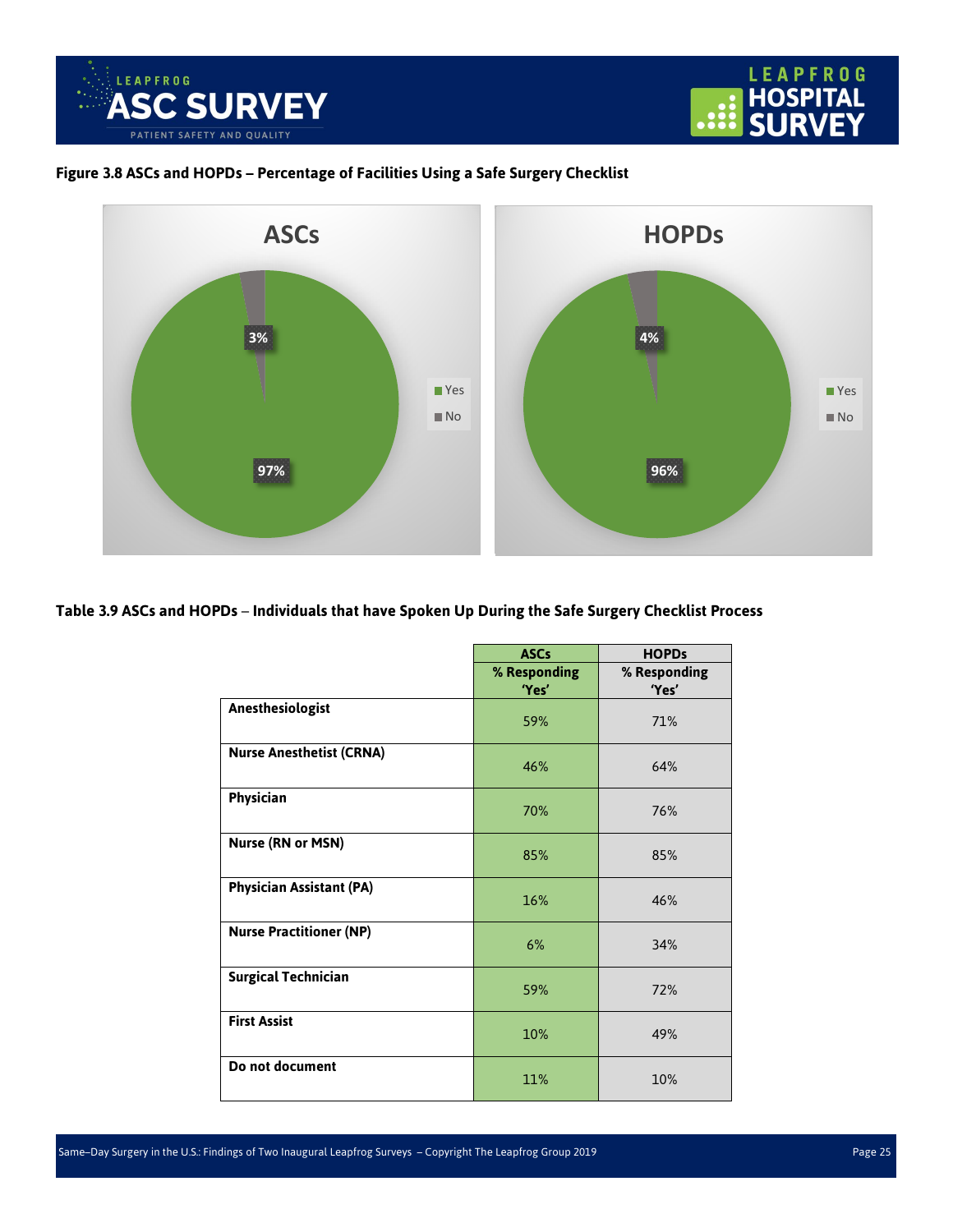![](_page_25_Picture_0.jpeg)

![](_page_25_Picture_1.jpeg)

## <span id="page-25-0"></span>**4. PATIENT SAFETY PRACTICES**

Leapfrog asked ASCs and HOPDs to report their adherence to a number of evidence–based patient safety practices that are endorsed by the National Quality Forum, the Centers for Disease Control and Prevention, national accreditation agencies, and other national organizations.

Not all of the questions in this section of the Leapfrog ASC Survey apply to HOPDs. For example, only ASCs are able to participate in the [CDC/NHSNs Outpatient Procedures Component.](https://www.cdc.gov/nhsn/ambulatory-surgery/index.html) The Health Service Advisory Group's [Antimicrobial Stewardship Checklist](https://www.hsag.com/en/medicare-providers/antibiotic-stewardship/) for ASCs is focused on ASC patients only, while the CDC's Core Elements of Hospital Antibiotic Stewardship Programs mostly apply to hospital inpatients. Therefore, for some questions, we have not provided information that includes HOPDs. However, th[e National Quality](https://www.qualityforum.org/News_And_Resources/Press_Kits/Safe_Practices_for_Better_Healthcare.aspx)  Forum's Safe Practices [for Better Healthcare](https://www.qualityforum.org/News_And_Resources/Press_Kits/Safe_Practices_for_Better_Healthcare.aspx) are very similar for hospitals and ASCs.

Below we have summarized ASC and HOPD (when available) responses to a number of safe practices, including:

#### **Medication Safety**

- [Figure 4.1](#page-26-0) ASCs and HOPDs Percentage of Facilities that Performed an Audit of Clinical Records to Ensure Appropriate Documentation of Medications and Allergies
- [Table 4.2](#page-26-1) ASCs and HOPDs Adherence to Medication and Allergy Documentation Guidelines
- [Figure 4.3](#page-27-0) ASCs Percentage of Facilities that have an Antimicrobial Stewardship Program in Place
- [Table 4.4](#page-27-1) ASCs Implementation of the Antimicrobial Stewardship Checklist

#### **NHSN Outpatient Procedure Component Module for ASCs**

- [Figure 4.5](#page-28-0) ASCs Percentage of Facilities Currently Participating in the NHSN OPC Module
- [Table 4.6](#page-29-0) ASCs Summary of Participation in each OPC Module

#### **Hand Hygiene Practices**

• [Table 4.7](#page-30-0) ASCs and HOPDs – Adoption of Evidence–Based Hand Hygiene Practices

#### **National Quality Forum's Safe Practices**

[Table 4.8](#page-31-0) ASCs and HOPDs - Adoption of National Quality Forum Endorsed Safe Practices

#### **Leapfrog's Never Events Policy**

• [Table 4.9](#page-32-0) ASCs and HOPDs – Adoption of Leapfrog's Never Events Policy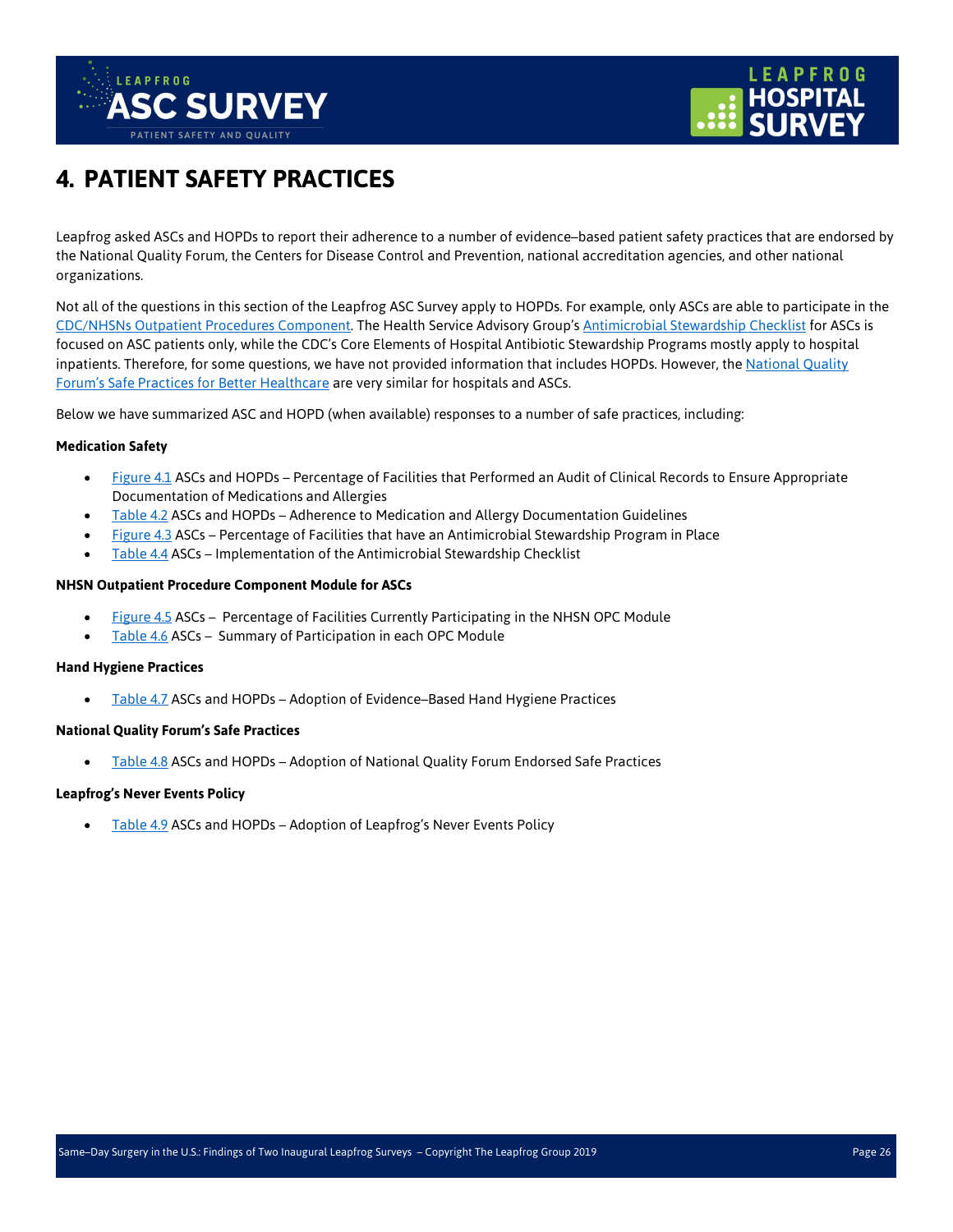![](_page_26_Picture_0.jpeg)

<span id="page-26-0"></span>**Figure 4.1 ASCs and HOPDs – Percentage of Facilities that Performed an Audit of Clinical Records to Ensure Appropriate Documentation of Medications and Allergies**

![](_page_26_Figure_3.jpeg)

<span id="page-26-1"></span>**Table 4.2 ASCs and HOPDs – Adherence to Medication and Allergy Documentation Guidelines**

|                                                                                                               | ASCs*          |             |                | HOPDs*         |             |                |
|---------------------------------------------------------------------------------------------------------------|----------------|-------------|----------------|----------------|-------------|----------------|
|                                                                                                               | <b>Minimum</b> | <b>Mean</b> | <b>Maximum</b> | <b>Minimum</b> | <b>Mean</b> | <b>Maximum</b> |
| <b>Percentage of cases</b><br>where home<br>medications were<br>documented                                    | 20%            | 96%         | 100%           | 3%             | 92%         | 100%           |
| <b>Percentage of cases</b><br>where medications<br>ordered/<br>administered/<br>prescribed were<br>documented | $0\%$          | 96%         | 100%           | $0\%$          | 96%         | 100%           |
| Percentage of cases<br>where allergy and<br>adverse reactions<br>status were<br>documented                    | 8%             | 98%         | 100%           | $0\%$          | 96%         | 100%           |

\* Responses based on 231 ASCs and 340 HOPDs that reported performing an audit of at least 60 clinical records.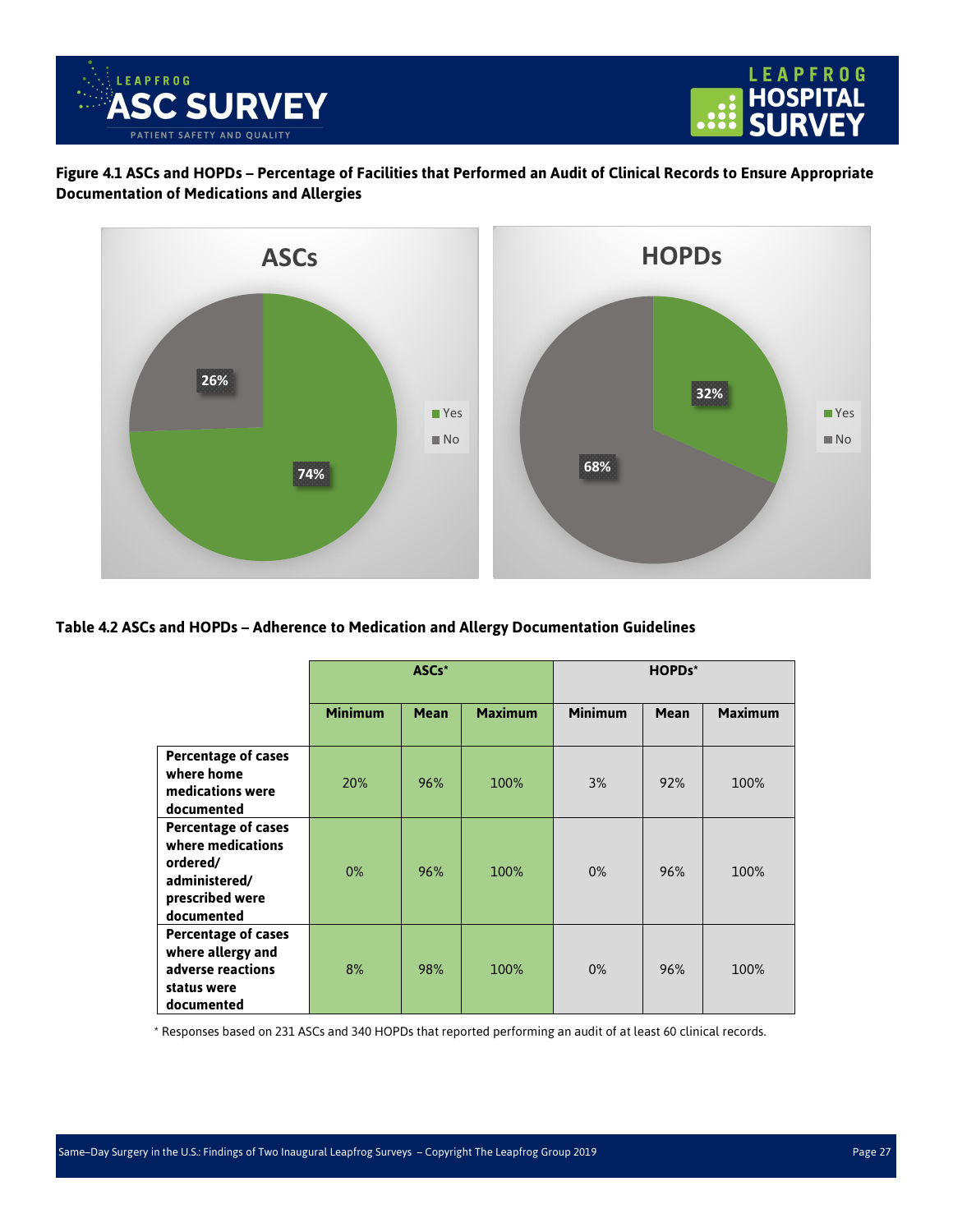![](_page_27_Picture_0.jpeg)

![](_page_27_Picture_1.jpeg)

#### <span id="page-27-0"></span>**Figure 4.3 ASCs** – **Percentage of Facilities that have an Antimicrobial Stewardship Program in Place**

![](_page_27_Picture_3.jpeg)

#### <span id="page-27-1"></span>**Table 4.4 ASCs – Implementation of the Antimicrobial Stewardship Checklist**

|                                           | ASCs*                 | <b>HOPDs</b>          |
|-------------------------------------------|-----------------------|-----------------------|
|                                           | % Responding<br>"Yes" | % Responding<br>"Yes" |
| Leadership Support - Written Statement    | 84%                   | Not available         |
| Leadership Support - Budget               | 53%                   | Not available         |
| Accountability - Physician Leader         | 72%                   | Not available         |
| <b>Accountability - Pharmacist Leader</b> | 72%                   | Not available         |
| Policies - Documentation                  | 78%                   | Not available         |
| Policies - Monitoring                     | 78%                   | Not available         |
| Policies - Treatment                      | 90%                   | Not available         |
| Policies - Adherence to Treatment         | 72%                   | Not available         |
| Interventions - MD/RPH Approval           | 71%                   | Not available         |
| Interventions - MD/RPH Review             | 62%                   | Not available         |
| <b>Education for Clinicians and Staff</b> | 83%                   | Not available         |

\*Responses based on 58 ASCs that reported having an antimicrobial stewardship program.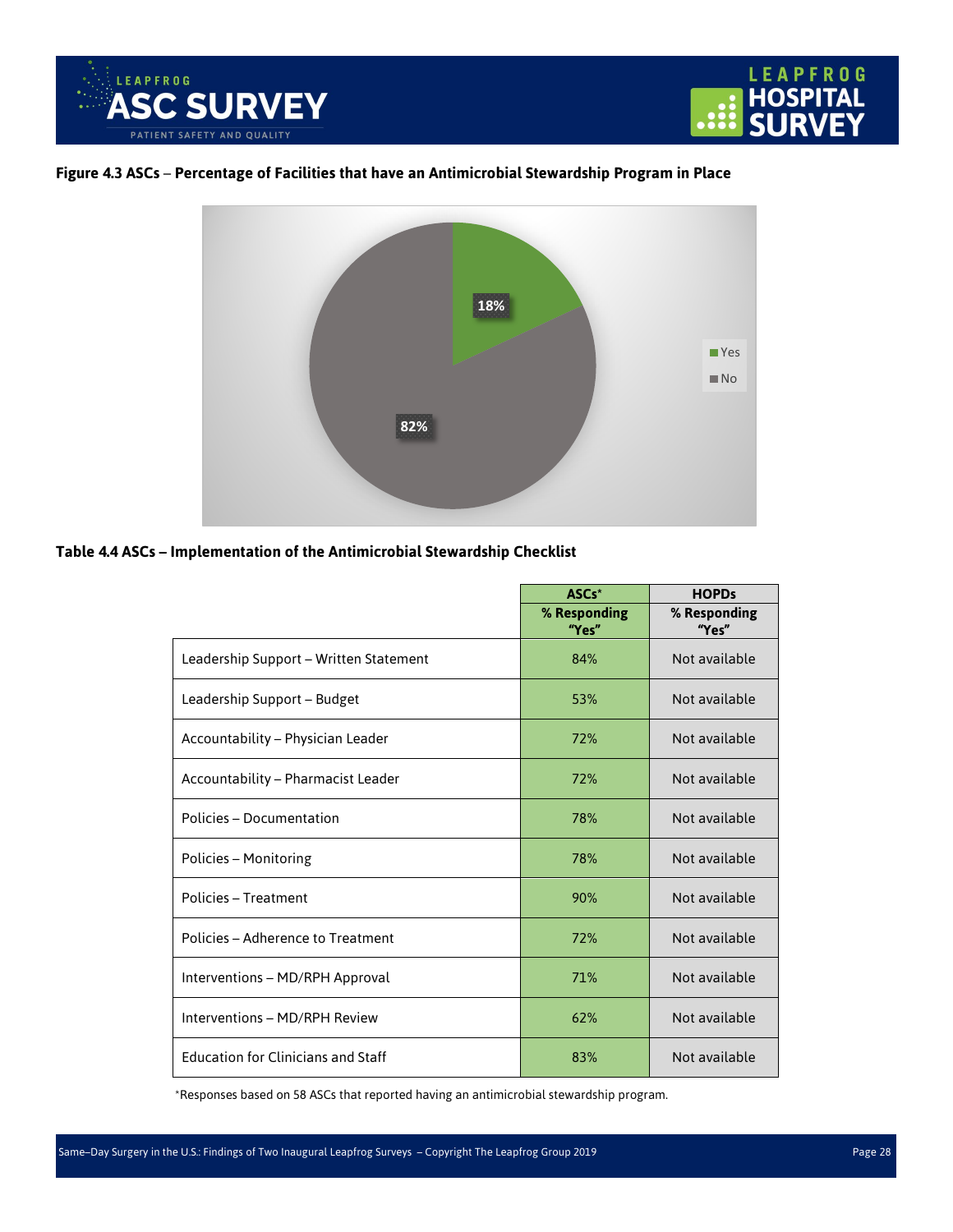![](_page_28_Picture_0.jpeg)

![](_page_28_Picture_1.jpeg)

#### **NHSN Outpatient Procedure Component Module for ASCs**

The Outpatient Procedure Component (OPC) Module is a new reporting platform that launched on November 1, 2018 for ASCs in NHSN. The OPC allows ASCs to report adverse events using one reporting system within NHSN. It contains two distinct modules: OPC–SDOM and OPC–SSI.

**OPC**–**SDOM** Same Day Outcome Measures are serious adverse events and include Patient Burn, Patient Fall, "Wrong" Event, and All–cause Hospital Transfer/admission.

**OPC**–**SSI** Surgical Site Infection surveillance includes select outpatient operative procedures. The following four SSI Outcome Measures are currently included on the Leapfrog ASC Survey: Breast Surgery (BRST) Procedure, Herniorrhaphy (HER) Procedure, Knee Prosthesis (KPRO) Procedure, and Laminectomy (LAM) Procedure.

![](_page_28_Figure_6.jpeg)

#### <span id="page-28-0"></span>**Figure 4.5 ASCs** – **Percentage of Facilities Currently Participating in the NHSN OPC Module**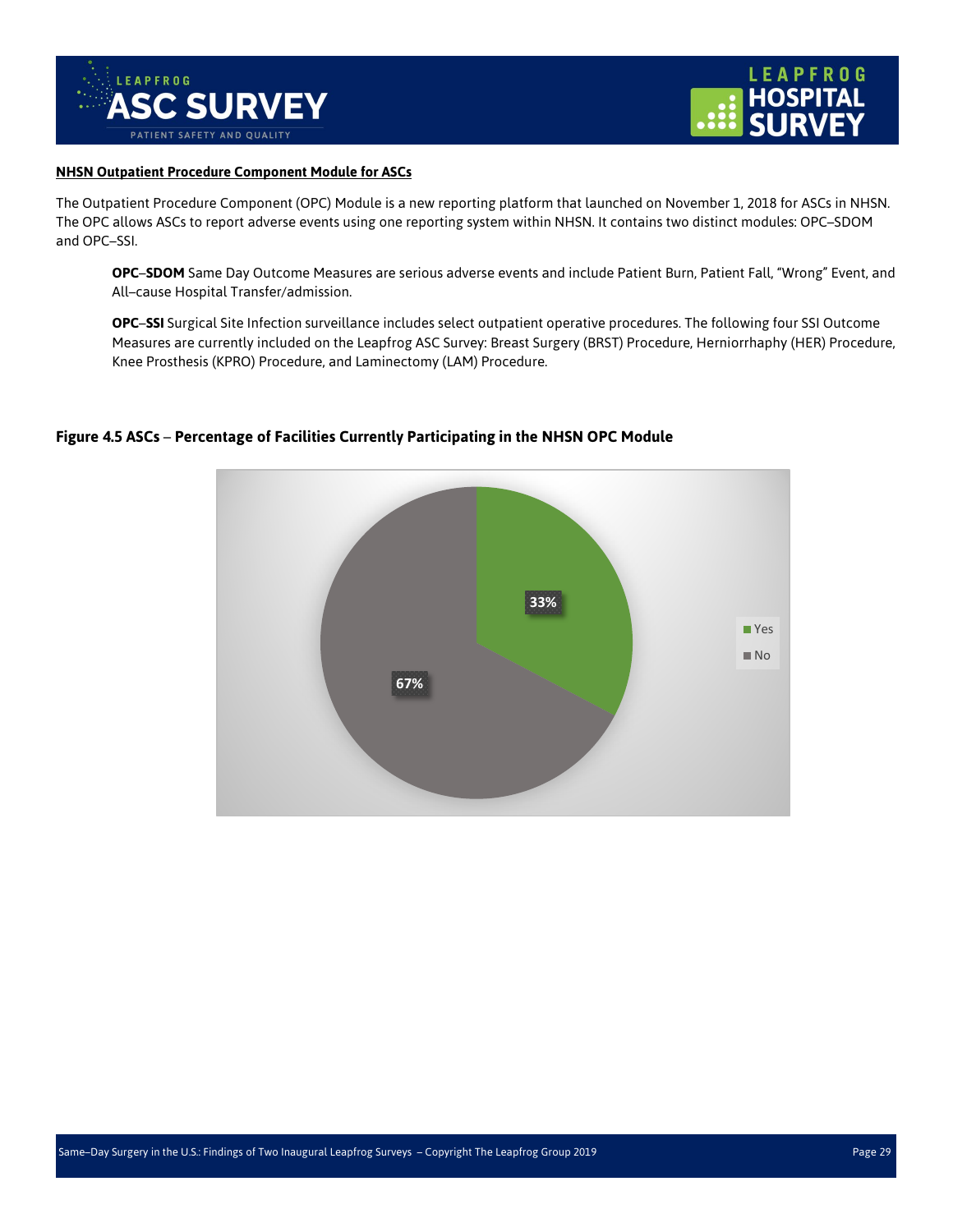![](_page_29_Picture_0.jpeg)

![](_page_29_Picture_1.jpeg)

#### <span id="page-29-0"></span>**Table 4.6 ASCs** – **Summary of Participation in each OPC Module**

|                                                                       | ASCs*           | <b>HOPDs</b>    |
|-----------------------------------------------------------------------|-----------------|-----------------|
|                                                                       | % Participating | % Participating |
| <b>Same Day Outcome Measures</b><br>(SDOM) Module                     | 19%             | Not available   |
| <b>Breast Surgery (BRST) Procedure</b><br><b>SSI Outcome Measure</b>  | 21%             | Not available   |
| <b>Herniorrhaphy (HER) Procedure</b><br><b>SSI Outcome Measure</b>    | 11%             | Not available   |
| <b>Knee Prosthesis (KPRO)</b><br><b>Procedure SSI Outcome Measure</b> | 11%             | Not available   |
| <b>Laminectomy (LAM) Procedure</b><br><b>SSI Outcome Measure</b>      | 12%             | Not available   |

\*Responses based on 105 ASCs that reported participating in NHSN OPC Module.

#### **Hand Hygiene Practices**

Leapfrog asks ASCs and hospitals to report their adherence to a number of evidence–based hand hygiene practices that are known to reduce healthcare–associated infections. The practices are modeled after th[e World Health Organization's Hand Hygiene Self–](https://www.who.int/gpsc/5may/hhsa_framework/en/) [Assessment.](https://www.who.int/gpsc/5may/hhsa_framework/en/) The practices focus on the following evidence–based elements: training and education, infrastructure for supporting hand hygiene, and monitoring and feedback. Both ASCs and hospitals, including HOPDs, were asked the same set of questions in 2019. For ASCs, the questions refer to their facility. For hospitals, the questions refer to their facility, including inpatient and outpatient areas, surgical and treatment areas, and the emergency department. The table below summarizes the progress that ASCs and hospitals are making in the implementation of these evidence–based elements.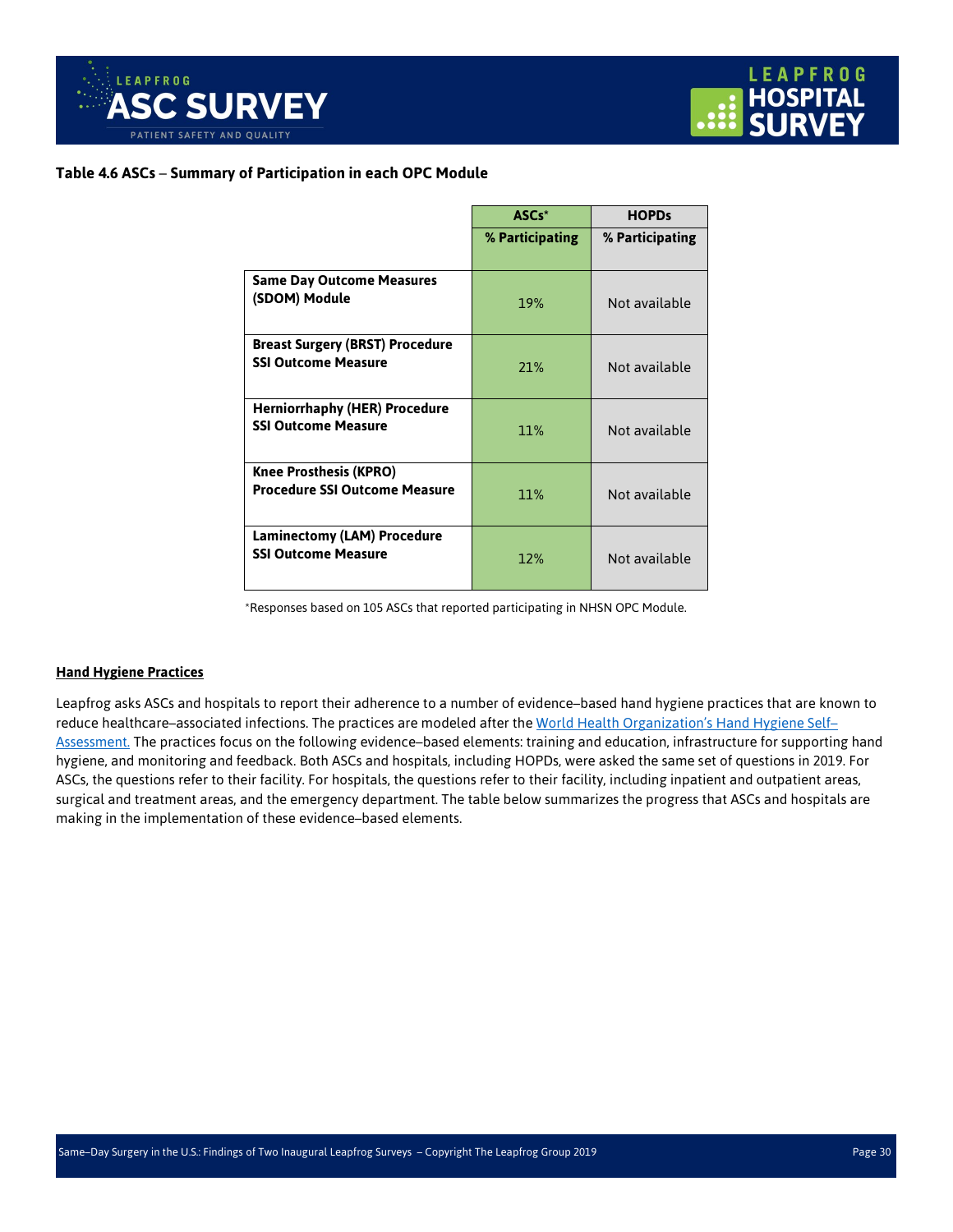![](_page_30_Picture_0.jpeg)

![](_page_30_Picture_1.jpeg)

#### <span id="page-30-0"></span>**Table 4.7 ASCs and HOPDs – Adoption of Evidence**–**Based Hand Hygiene Practices**

|                                                                                                              | <b>ASCs</b>                     | Hospitals*                      |
|--------------------------------------------------------------------------------------------------------------|---------------------------------|---------------------------------|
|                                                                                                              | %<br><b>Responding</b><br>"Yes" | %<br><b>Responding</b><br>"Yes" |
| <b>Training and Education</b>                                                                                |                                 |                                 |
| Uses a Professional to Serve as Trainer                                                                      | 93%                             | 99%                             |
| Hand Hygiene Training Frequency (Annually and At Hire)                                                       | 60%                             | 72%                             |
| Requires Physical Demonstration of Proper Hand Hygiene <sup>1</sup>                                          | 49%                             | 32%                             |
| All 6 Topics Included in Facility's Hand Hygiene Training <sup>1</sup>                                       | 83%                             | 87%                             |
| <b>Infrastructure for Supporting Hand Hygiene</b>                                                            |                                 |                                 |
| Process in Place to Refill Dispensers and Replace Batteries<br>in Automated Dispensers                       | 77%                             | 67%                             |
| All Rooms/Bed Spaces Have at least 1 Dispenser per Patient<br>and Accessible at Entrance                     | 62%                             | 47%                             |
| Conduct Audits of Volume of Hand Sanitizer <sup>2</sup>                                                      | 16%                             | 31%                             |
| Hand Sanitizer Dispenser Delivers Volume Requiring 15 or<br>More Seconds to Dry <sup>3</sup>                 | 100%                            | 99%                             |
| <b>Monitoring and Feedback</b>                                                                               |                                 |                                 |
| Uses an Electronic Compliance Monitoring System                                                              | <1%                             | 6%                              |
| <b>Uses Direct Observation</b>                                                                               | 98%                             | 99%                             |
| System in Place for Initial and Recurrent Training and<br>Validation <sup>4</sup>                            | 75%                             | 66%                             |
| Regular Feedback Given to Leadership and Governance<br>(and Medical Executive Committee, for Hospitals only) | 81%                             | 78%                             |
| Leadership Held Accountable <sup>5</sup>                                                                     | 53%                             | 69%                             |
| <b>Additional Questions (Fact Finding Only)</b>                                                              |                                 |                                 |
| All Rooms/Bed Spaces Have a Sink for Hand Washing                                                            | 37%                             | 58%                             |
| Patients/Visitors Invited to Remind Staff to Perform Hand<br>Hygiene <sup>6</sup>                            | 62%                             | 84%                             |
| All Leadership Committed to Hand Hygiene Improvement                                                         | 80%                             | 73%                             |

\*This section was optional for hospitals on the 2019 Leapfrog Hospital Survey. Responses based on 1,088 hospitals that completed this section.

1 Excludes ASCs (n=3) and hospitals (n=4) that reported they never received hand hygiene training.

2 Excludes ASCs (n=17) and hospitals (n=3) that did not have a wall–mounted hand sanitizer dispenser.

3 Includes ASCs (n=48) and hospitals (n=347) that conduct audits of the volume of hand sanitizer delivered from wall–mounted dispensers.

4 Excludes ASCs (n=6) and hospitals (n=7) that do not use direct observation methods for assessing hand hygiene compliance. 5 Includes ASCs (n=280) and hospitals (n=1,037) that reported giving hand hygiene compliance data feedback to facility leadership.

<sup>6</sup>Includes ASCs and hospitals that selected any method of reminding staff to perform hand hygiene.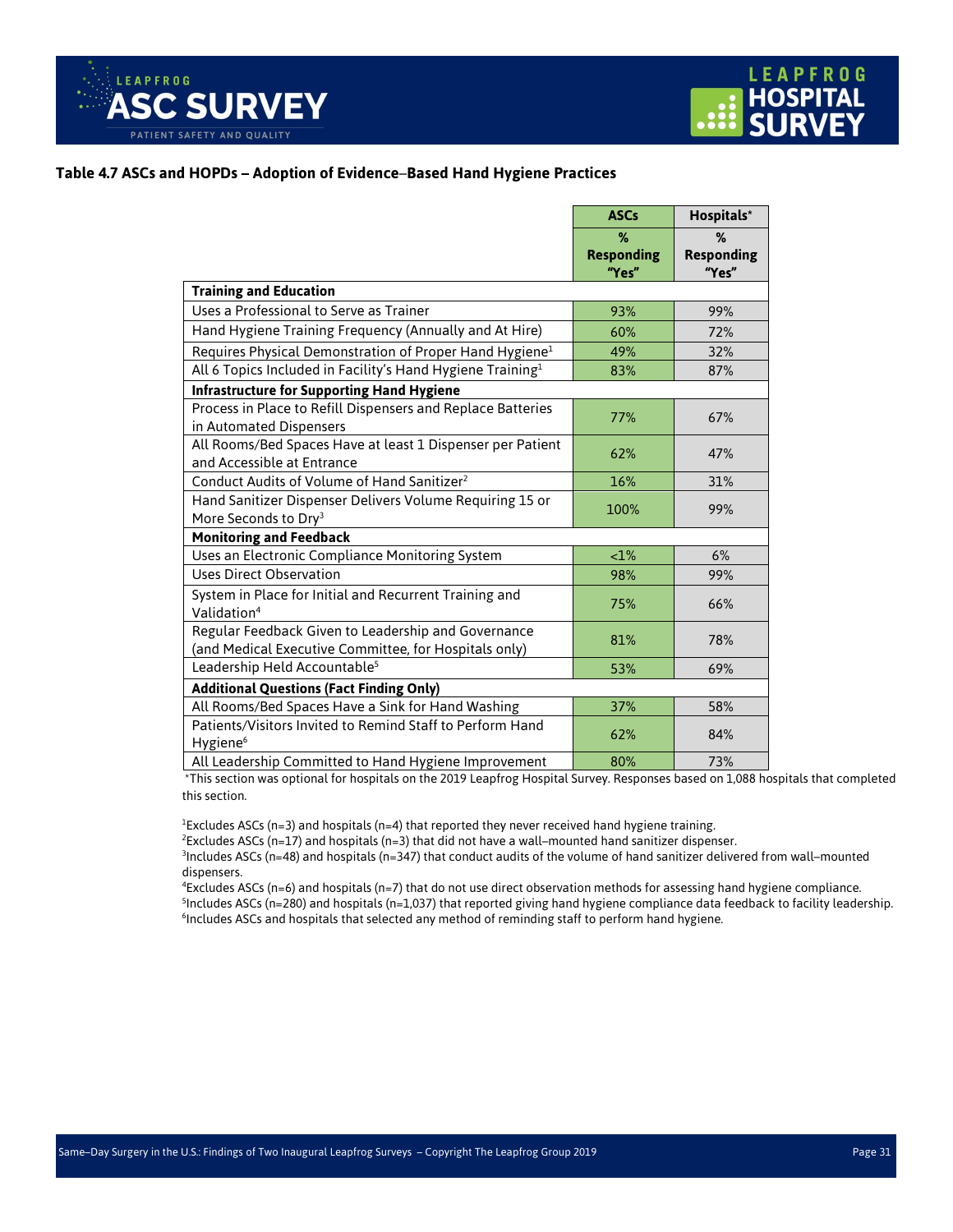![](_page_31_Picture_0.jpeg)

![](_page_31_Picture_1.jpeg)

#### **National Quality Forum's Safe Practices**

Leapfrog asks both ASCs and hospitals to report on their implementation of several [National Quality Forum \(NQF\) Safe Practices](http://www.qualityforum.org/publications/2010/04/safe_practices_for_better_healthcare_%E2%80%93_2010_update.aspx) that, if adopted, can prevent or reduce adverse events in health care settings.

The three NQF Safe Practices for ASCs and hospitals are Safe Practice 1 Culture of Safety Leadership Structures and Systems, Safe Practice 2 Culture Measurement, Feedback, and Intervention, and Safe Practice 4 Risks and Hazards. Each Safe Practice is divided into four components (awareness, accountability, ability, and action) and includes a list of evidence–based practices that every ASC and hospital should implement.

#### **Table 4.8 ASCs and HOPDs – Adoption of National Quality Forum Endorsed Safe Practices**

<span id="page-31-0"></span>

|                                                                                      | ASCs*                     | Hospitals*                |
|--------------------------------------------------------------------------------------|---------------------------|---------------------------|
|                                                                                      | % Boxes<br><b>Checked</b> | % Boxes<br><b>Checked</b> |
| Safe Practice 1 - Culture<br>of Safety Leadership<br><b>Structures and Systems</b>   | 67%                       | 97%                       |
| Safe Practice 2 - Culture<br>measurement, Feedback,<br>and Intervention <sup>1</sup> | 32%                       | 97%                       |
| Safe Practice 4 - Risks and<br><b>Hazards</b>                                        | 54%                       | 96%                       |

\*ASCs can select up to 11 elements for Safe Practice 1, 9 elements for Safe Practice 2, and 11 elements for Safe Practice 4. Hospitals can select up to 13 elements for Safe Practice 1, 13 elements for Safe Practice 2, and 11 elements for Safe Practice 4

1 Excludes ASCs (n=62) with less than 20 employees.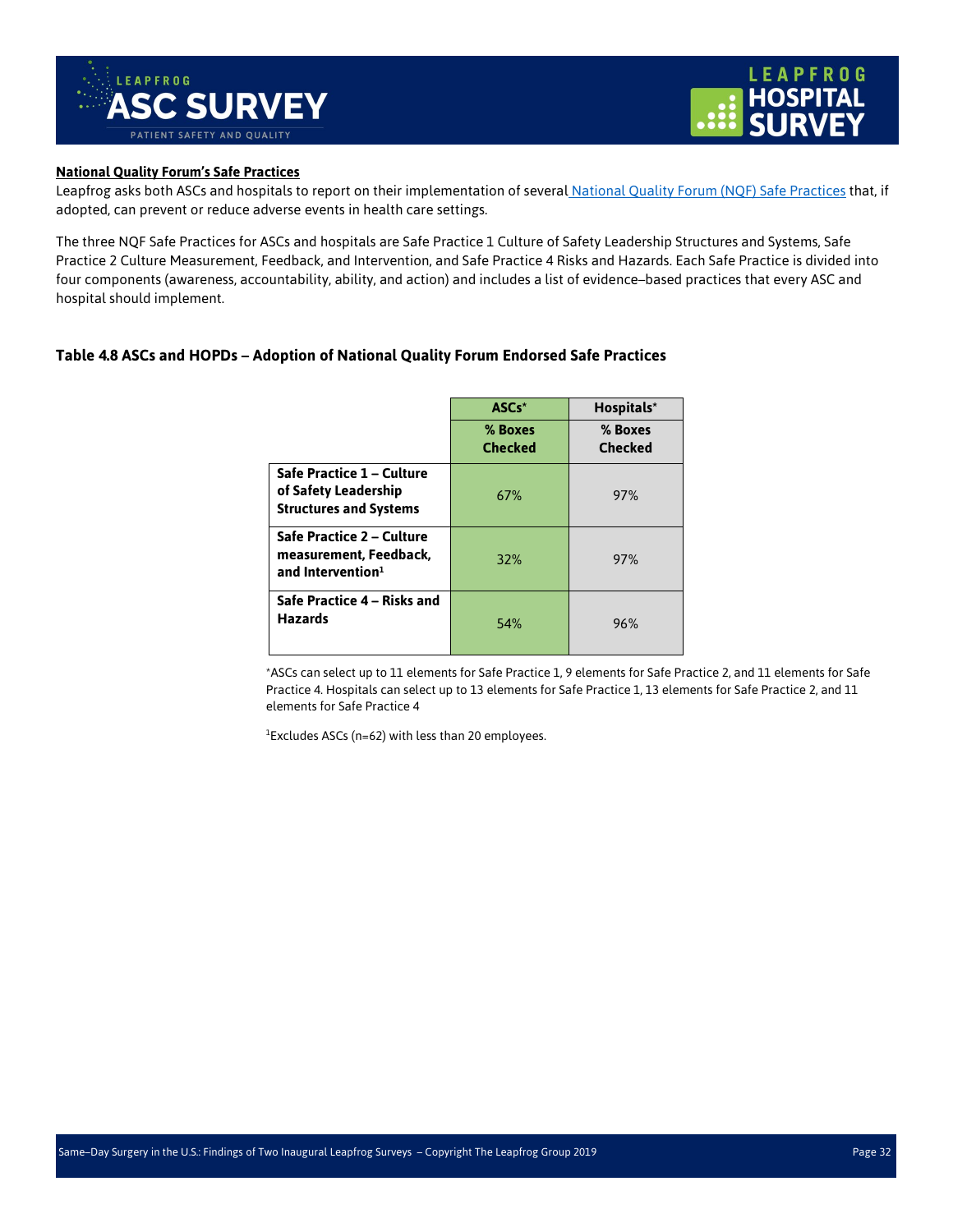![](_page_32_Picture_0.jpeg)

![](_page_32_Picture_1.jpeg)

#### **Leapfrog's Never Events Policy**

Adverse events in health care are one of the leading causes of death and injury in the United States today. The National Quality Forum (NQF) has issued a list of 29 events that they termed "serious reportable events," which are extremely rare medical errors that should never happen to a patient. Often referred to as "never events," these include errors such as surgery performed on the wrong body part or on the wrong patient. Unfortunately, never events still occur in hospitals more often than "never". When there is a never event, Leapfrog and its constituency of employers and other purchasers expect hospitals and ASCs to respond with the highest levels of respect and compassion for patients and their families, sound business principles that apply in any industry when a serious and harmful error occurs, and system–wide actions to prevent future reoccurrences. The Leapfrog Group has asked facilities to commit to nine actions if a never event occurs within their facility, listed in the table below:

#### <span id="page-32-0"></span>**Table 4.9 ASCs and HOPDs** – **Adoption of Leapfrog's Never Events Policy**

|                                                                                                              | <b>ASCs</b>           | Hospitals*            |
|--------------------------------------------------------------------------------------------------------------|-----------------------|-----------------------|
|                                                                                                              | % Responding<br>"Yes" | % Responding<br>"Yes" |
| <b>Apologize to Patient</b>                                                                                  | 93%                   | 98%                   |
| <b>Report Event to External Agency</b>                                                                       | 94%                   | 94%                   |
| <b>Perform Root Cause Analysis</b>                                                                           | 97%                   | 100%                  |
| <b>Waive Costs Related to Never Event</b>                                                                    | 85%                   | 96%                   |
| Make Copy of Policy Available Upon<br><b>Request</b>                                                         | 82%                   | 92%                   |
| <b>Interview Patients and Families</b>                                                                       | 88%                   | 96%                   |
| <b>Inform Patient/Family of Actions</b><br><b>Facility will Take to Prevent Further</b><br><b>Occurrence</b> | 88%                   | 96%                   |
| <b>Protocol in Place to Provide Support</b><br>for Caregivers                                                | 76%                   | 98%                   |
| <b>Perform Annual Review to Ensure</b><br>Compliance                                                         | 38%                   | 92%                   |

\*Responses based on 1,137 hospitals that completed this section.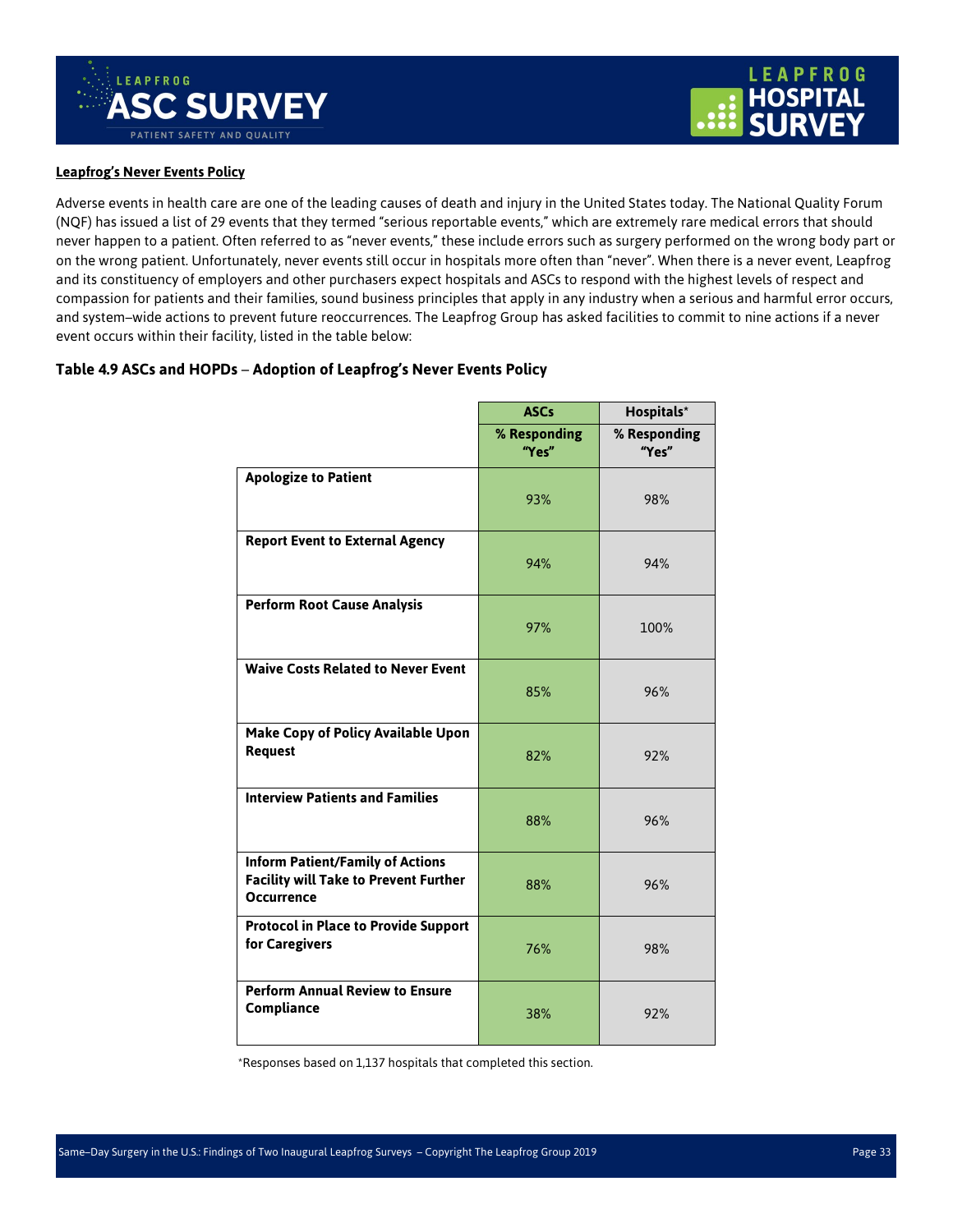![](_page_33_Picture_0.jpeg)

![](_page_33_Picture_1.jpeg)

## <span id="page-33-0"></span>**5. OUTPATIENT AND AMBULATORY SURGERY (OAS) CAHPS**

The Consumer Assessment of Healthcare Providers and Systems Outpatient and Ambulatory Surgery Survey (OAS CAHPS) collects information about patients' experiences of care in ASCs and HOPDs. Patients 18 years old and older who had both medically and non– medically necessary surgeries and/or procedures are eligible. The survey includes questions about patients' experiences with their preparation for the surgery or procedure, check–in processes, cleanliness of the facility, communications with the facility staff, discharge from the facility, and preparation for recovering at home.

The OAS CAHPS is in use by CMS through the ASC Quality Reporting Program and the Outpatient Quality Reporting Program. Though CMS has only approved three modes of administration (mail only, telephone only, and mail with a telephone follow–up), Leapfrog accepts survey results administered in any mode, including web. While CMS requires ASCs and hospitals to have at least 300 returned surveys to report results, Leapfrog is only requiring 100 returned surveys.

In addition, Leapfrog is requiring that ASCs and hospitals have at least 300 eligible discharges during the reporting period in order to administer the OAS CAHPS to ensure that facilities are likely to have at least 100 returned surveys to report on.

Results from those ASCs (n=311) and HOPDs (n=988) that reported having at least 300 eligible discharges during the reporting period (12–months prior to the Leapfrog Survey submission) are displayed below in [Figures 5.1](#page-33-1) and [5.2.](#page-34-0)

![](_page_33_Figure_7.jpeg)

#### <span id="page-33-1"></span>**Figure 5.1 ASCs and HOPDs – Percentage of Facilities Administering the OAS CAHPS**

\*Responses based on ASCs (n=311) or HOPDs (n=988) that reported having at least 300 eligible discharges during the reporting period (12– months prior to Leapfrog Survey submission).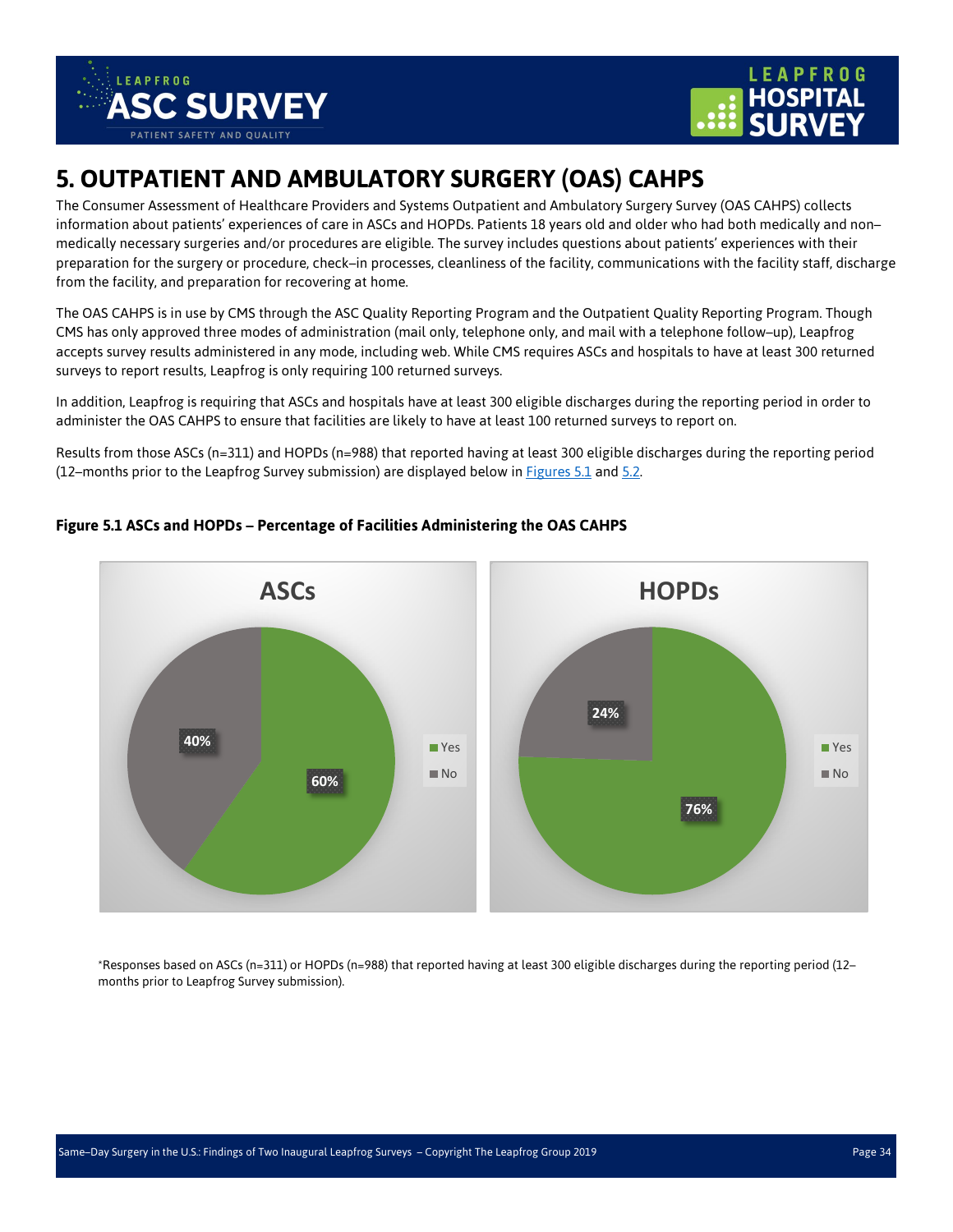#### <span id="page-34-0"></span>**Figure 5.2 ASCs and HOPDs** – **Distribution of OAS CAHPS Top Box Scores\***

|                                                        |                | ASCs**      |                | HOPDs**        |             |                |
|--------------------------------------------------------|----------------|-------------|----------------|----------------|-------------|----------------|
|                                                        | <b>Minimum</b> | <b>Mean</b> | <b>Maximum</b> | <b>Minimum</b> | <b>Mean</b> | <b>Maximum</b> |
|                                                        |                |             |                |                |             |                |
| <b>Facilities and Staff</b>                            | 9%             | 96%         | 100%           | 69%            | 96%         | 100%           |
| Communication<br><b>About Your</b><br><b>Procedure</b> | 9%             | 92%         | 100%           | 49%            | 90%         | 100%           |
| <b>Patients' Rating of</b><br>the Facility             | 10%            | 87%         | 99%            | 52%            | 83%         | 98%            |
| <b>Patients</b><br>Recommending<br>the Facility        | 9%             | 86%         | 100%           | 51%            | 82%         | 100%           |

\*The top box score is the percent of survey respondents who chose the most positive score for a given item. Looking at the top box is an approach to understand the number of responses with a strong sentiment.

\*\*Responses based on ASCs (n=175) or HOPDs (n=715) that reported having at least 100 returned surveys during the reporting period (12–months prior to Leapfrog Survey submission).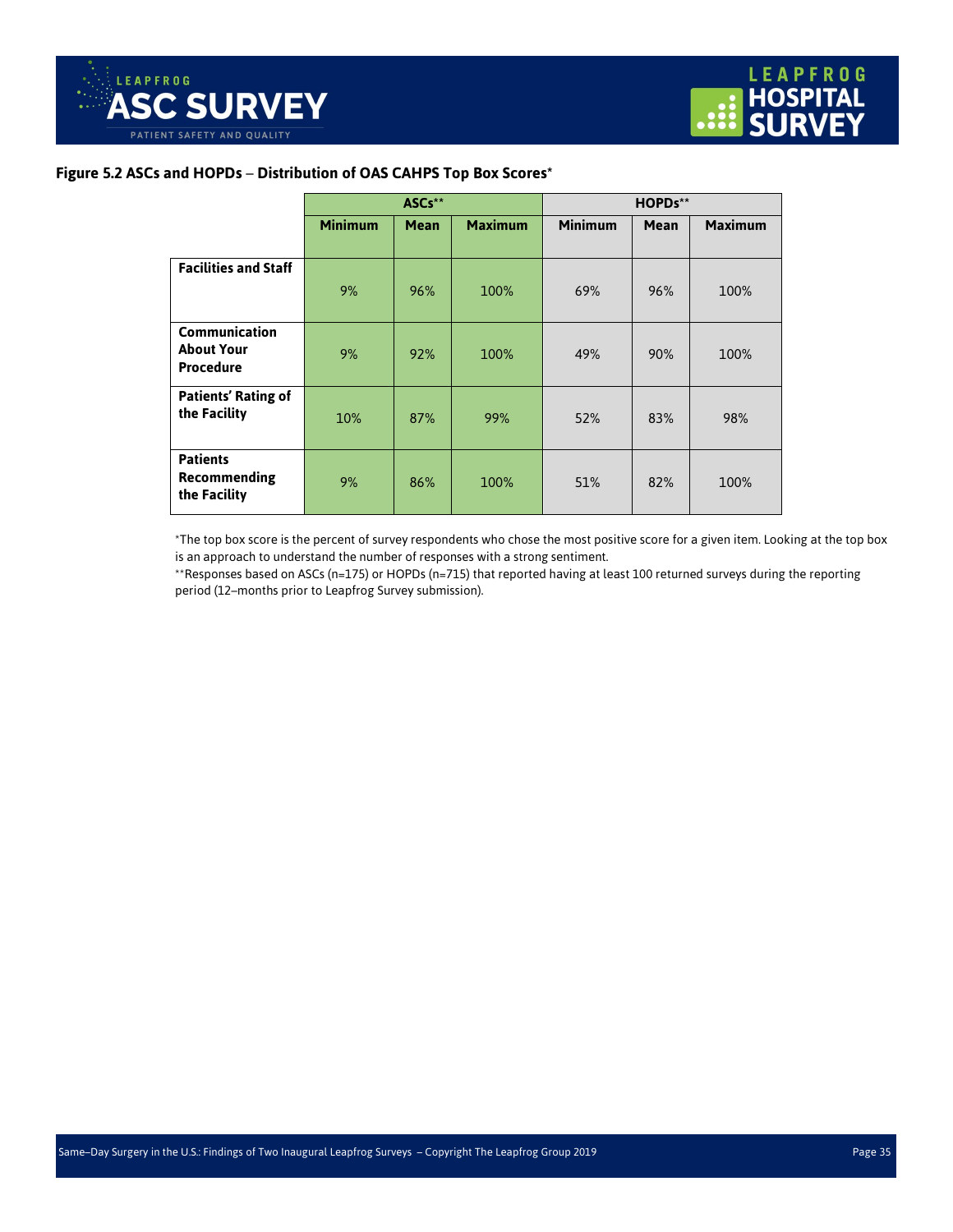![](_page_35_Picture_0.jpeg)

![](_page_35_Picture_1.jpeg)

## <span id="page-35-0"></span>**NEXT STEPS**

The Late Submission Deadline for the 2019 Leapfrog Surveys is November 30, so there is still time to participate this year. Participating facilities will receive a confidential, personalized benchmarking report in early 2020, and it is always free to report to Leapfrog Surveys. Beginning in 2020, Leapfrog will publicly report ASC and HOPD performance by individual facility. Results will be published in a way that allows consumers, purchasers, and payors to compare ASC and HOPD performance side by side.

On behalf of its members collectively comprising hundreds of the leading employers and purchasing organizations across the country, Leapfrog thanks the ASCs and HOPDs that reported to these inaugural Surveys, and provided important insights for future Surveys beginning in 2020. On behalf of employers and other purchasers and payors, Leapfrog encourages all ASCs and hospitals to participate in 2020, and be part of our campaign for a transparent marketplace for quality health care.

<span id="page-35-1"></span>Visit Leapfrog'[s website](https://www.leapfroggroup.org/same-day-surgery-us-findings-two-inaugural-leapfrog-surveys) to see the full 2019 Leapfrog Ambulatory Surgery Report.